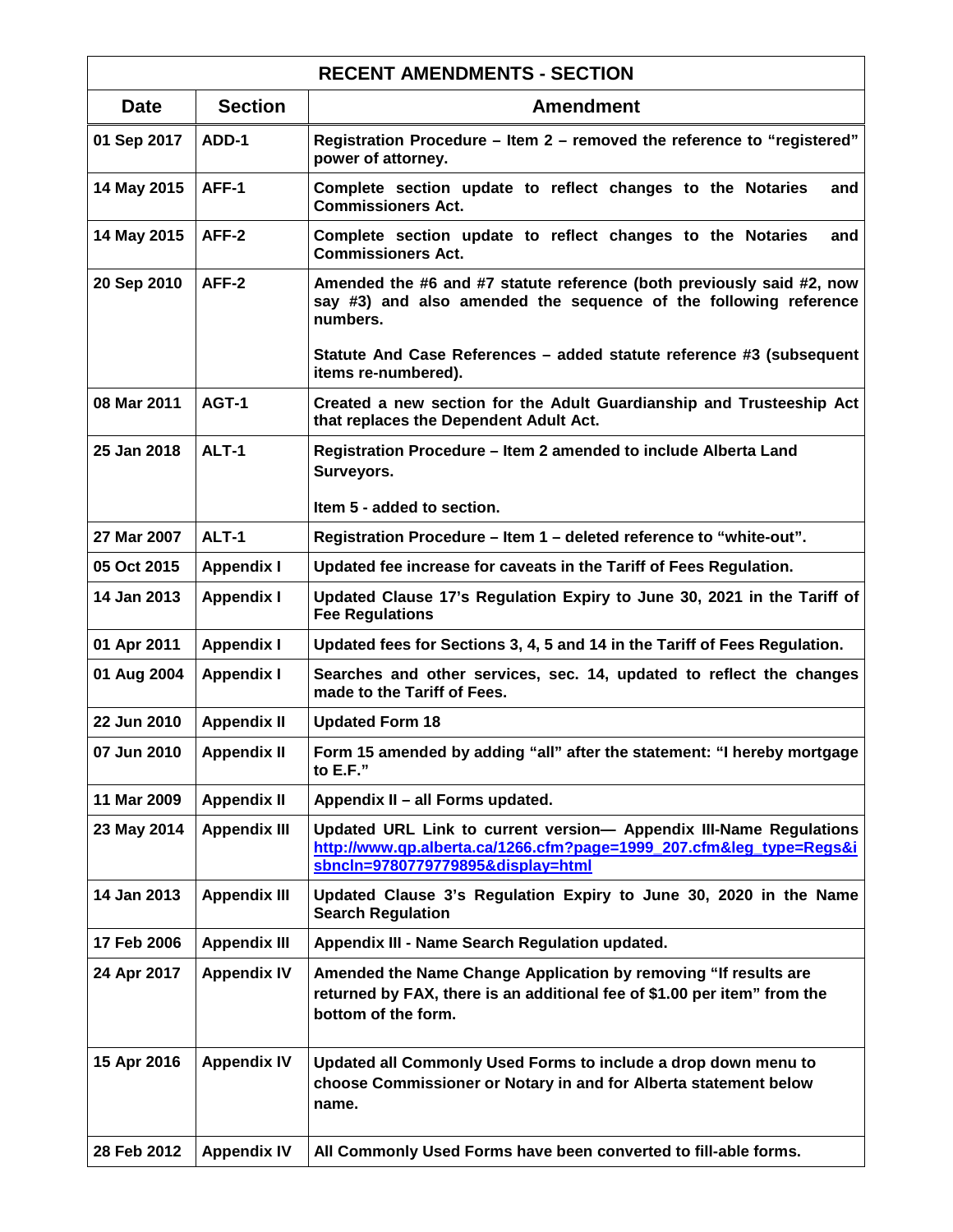| <b>RECENT AMENDMENTS - SECTION</b> |                    |                                                                                                                                                                                                                                                                                                                                                                                                               |
|------------------------------------|--------------------|---------------------------------------------------------------------------------------------------------------------------------------------------------------------------------------------------------------------------------------------------------------------------------------------------------------------------------------------------------------------------------------------------------------|
| <b>Date</b>                        | <b>Section</b>     | <b>Amendment</b>                                                                                                                                                                                                                                                                                                                                                                                              |
| 01 Apr 2011                        | <b>Appendix IV</b> | Updated fees on the following forms and information sheets:<br>Change of Name - AIRA, Change of Name - Stat Dec, Name Search<br>Application, Statutory Declaration Re: Surviving Joint Tenant, Transfer of<br>Land and Transmission of Land.                                                                                                                                                                  |
| 22 Jun 2010                        | <b>Appendix IV</b> | Updated "Transfer of Mortgage, Encumbrance, or Lease" form by<br>deleting "describe the instrument fully" and adding "registered as<br>instrument number                                                                                                                                                                                                                                                      |
| 27 Nov 2008                        | <b>Appendix IV</b> | <b>Amended the following forms:</b><br><b>Caveat Discharge - Full</b><br><b>Caveat Discharge - Partial</b>                                                                                                                                                                                                                                                                                                    |
| 20 Nov 2008                        | <b>Appendix IV</b> | Amended the following forms:<br>Mortgage or Encumbrance Discharge - Full<br>Mortgage or Encumbrance or Lease Transfer - Full<br>Mortgage or Encumbrance Transfer - Partial - Funds Only<br><b>Caveat Notice to Take Proceedings</b><br><b>Statutory Declaration Re Lapse of Caveat</b><br>Foreign Ownership Form 1<br>Foreign Ownership Form 2<br><b>Foreign Ownership Form 3</b><br>Foreign Ownership Form 4 |
| 11 Sept 2008                       | <b>Appendix IV</b> | <b>Removed "Caveat Lapse"</b><br>Added "Caveat Notice To Take Proceedings" and "Statutory Declaration<br>re Lapse A Caveat"                                                                                                                                                                                                                                                                                   |
| 18 July 2007                       | <b>Appendix IV</b> | Transfer of Land Form updated.                                                                                                                                                                                                                                                                                                                                                                                |
| 15 Jan 2004                        | <b>Appendix IV</b> | Update Affidavit of Value on Transfer of Land form.                                                                                                                                                                                                                                                                                                                                                           |
| 22 Dec 2010                        | ASB-1              | <b>Amended the following forms:</b><br><b>FORM A</b><br><b>FORM B</b>                                                                                                                                                                                                                                                                                                                                         |
| 23 Apr 2010                        | <b>BAN-1</b>       | Registration Procedures - Item 15 - added "The Consumer Proposal<br>must set out an amount, if not; an Affidavit of Value is required pursuant<br>to tariff item 4.                                                                                                                                                                                                                                           |
| 14 May 2009                        | <b>BAN-1</b>       | Registration Procedure - Dower - Added "A Release of Dower Rights by<br>the trustee is also acceptable for registration."                                                                                                                                                                                                                                                                                     |
| 03 Feb 2003                        | <b>BAN-1</b>       | Registration Procedure – Item 2 – Modified to include "that is a certified<br>copy according to the records of the superintendent of bankruptcy".                                                                                                                                                                                                                                                             |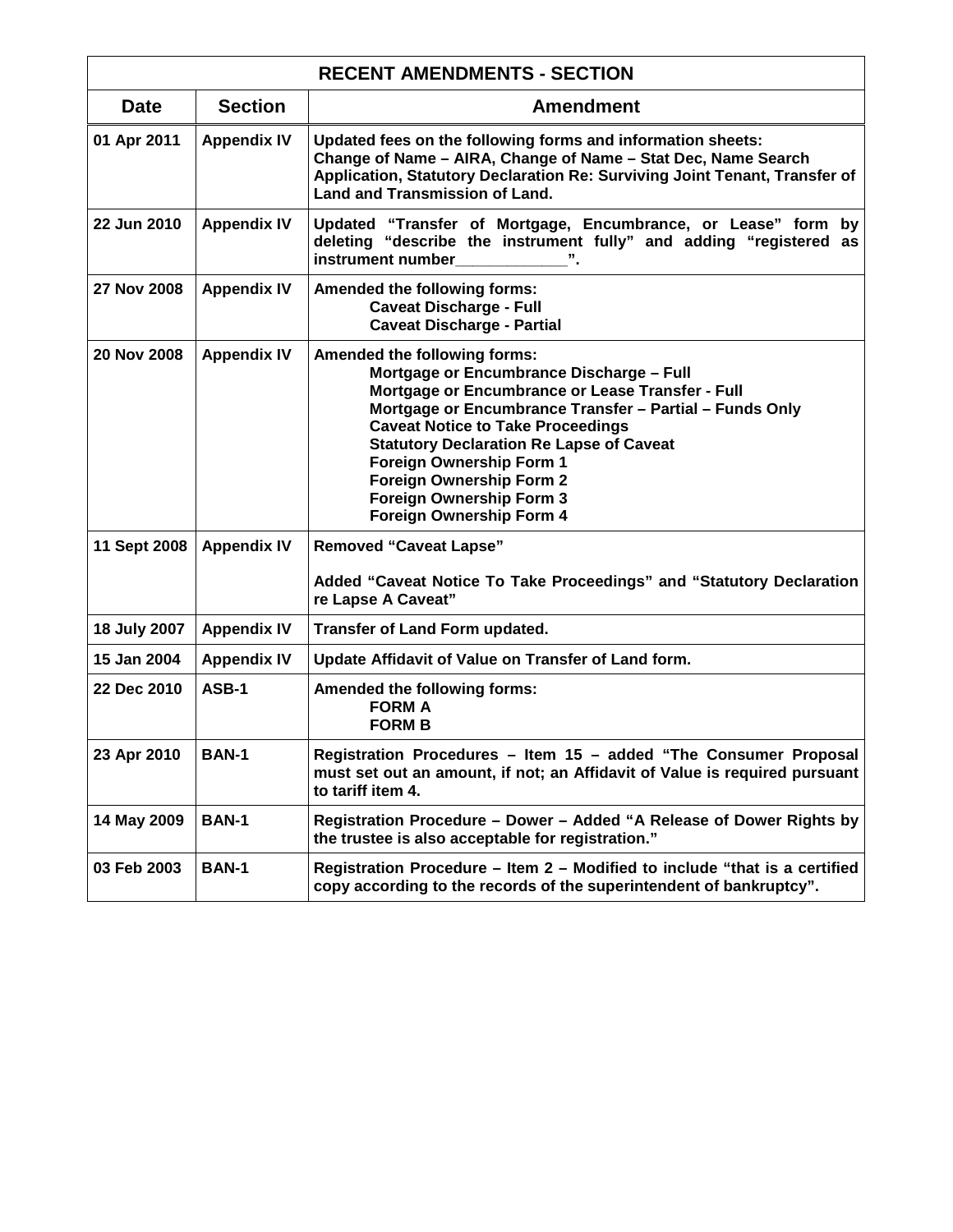| <b>RECENT AMENDMENTS - SECTION</b> |                |                                                                                                                                                                                                    |
|------------------------------------|----------------|----------------------------------------------------------------------------------------------------------------------------------------------------------------------------------------------------|
| <b>Date</b>                        | <b>Section</b> | <b>Amendment</b>                                                                                                                                                                                   |
| 01 Sep 2017                        | <b>BUL-1</b>   | Registration Procedure - Item 21 - Cancellation of Lien - removed the<br>reference to "registered" power of attorney.                                                                              |
| 26 Aug 2011                        | <b>BUL-1</b>   | Registration Procedures - Item 19 - Lapse of Builders' Lien - Added<br>e) A notice sent via facsimile is not an acceptable method for service.                                                     |
| 01 June 2010   BUL-1               |                | Registration Procedures - Item 12 - Added "A labourer can be an<br>individual or a corporation."                                                                                                   |
| 15 Jan 2009                        | <b>BUL-1</b>   | Registration Procedure - Item 4 reworded (Date Issued has not been<br>amended).                                                                                                                    |
| 25 Nov 2008                        | <b>BUL-1</b>   | Registration Procedure – Item 8 – re-inserted clause b) (removed in error<br>28 Aug 2008).                                                                                                         |
| 28 Aug 2008                        | <b>BUL-1</b>   | Registration Procedure - Item 2(b) removed: "(see procedure under<br>COR-1)".                                                                                                                      |
|                                    |                | Registration Procedure - Item 2(f) reworded.                                                                                                                                                       |
|                                    |                | Registration Procedure - Item 4 reworded.                                                                                                                                                          |
|                                    |                | Registration Procedure - Item 8 reworded and Item 9 removed<br>(subsequent items re-numbered).                                                                                                     |
| 01 Dec 2003                        | <b>BUL-1</b>   | Registration Procedure - Remove second paragraph in item 22.                                                                                                                                       |
| 06 Feb 2012                        | $CAV-1$        | Registration Procedure- 4. Acceptable Interest for Caveats-Item aa)<br>new footnote (16) added.                                                                                                    |
|                                    |                | Added statute reference to #16 s. 46(2), Civil Enforcement Regulation.                                                                                                                             |
|                                    |                | Existing footnotes 16 through 37 inclusive re-numbered accordingly to<br>indicate 17 through 38 inclusive.                                                                                         |
| 20 Sep 2010                        | CAV-1          | Deleted the first statute reference #3.                                                                                                                                                            |
|                                    |                | Amended 2 <sup>nd</sup> statute reference #12 to statute reference #13 and amended<br>sequence of the following reference numbers.                                                                 |
|                                    |                | Statute And Case References - added statute reference #13 (subsequent<br>items re-numbered).                                                                                                       |
| 15 Dec 2009                        | <b>CAV-1</b>   | Registration Procedure – Item $4(j)$ – Added "When pursuant to a will, the<br>caveat claim must state that the testator is deceased".                                                              |
| 16 June 2008                       | <b>CAV-1</b>   | Registration Procedure - Item 17, Notice to Registered Owner(s)<br>- deleted "unless the caveator is the registered owner of the land".                                                            |
| 17 Feb 2006                        | <b>CAV-1</b>   | Registration Procedure - Item 15, Memorandum - Paragraph 2 - policy<br>change for endorsement of caveat re: easement, an encroachment<br>agreement, restrictive covenant, or party wall agreement. |
|                                    |                | Registration Procedure - Item 4, Acceptable Interests for Caveats -<br>added ad) and ae)                                                                                                           |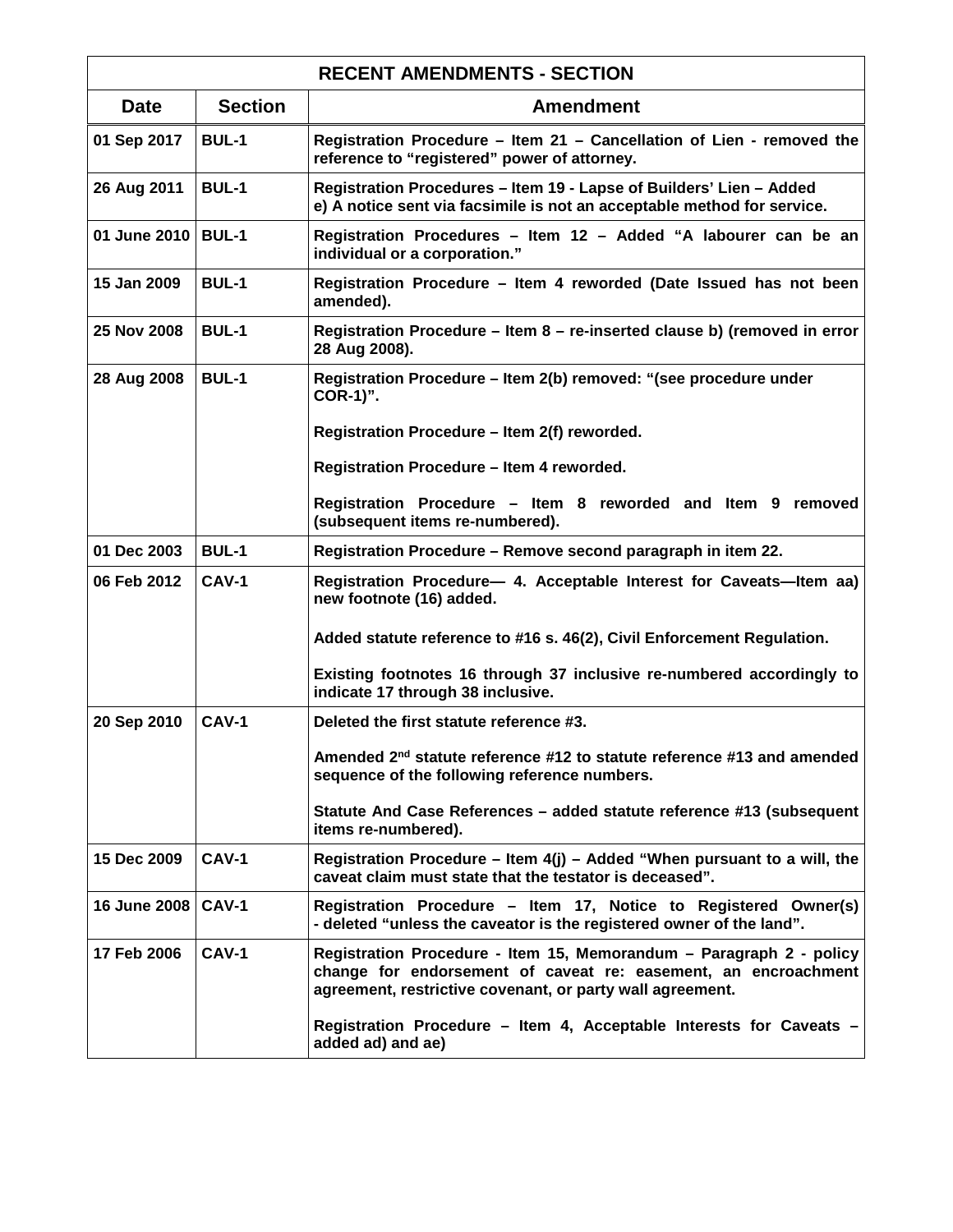| <b>RECENT AMENDMENTS - SECTION</b> |                |                                                                                                                                                                               |
|------------------------------------|----------------|-------------------------------------------------------------------------------------------------------------------------------------------------------------------------------|
| <b>Date</b>                        | <b>Section</b> | <b>Amendment</b>                                                                                                                                                              |
| 01 Sep 2017                        | <b>CAV-2</b>   | Registration Procedure - Item A 1 c) - Withdrawal (or discharge) of a<br>caveat (S. 137) - removed the reference to "registered" power of attorney.                           |
| 24 Apr 2017                        | <b>CAV-2</b>   | Item 5 - Amended to add m) a caveat pursuant to the Seniors' Home<br><b>Adaptation and Repair Act</b>                                                                         |
| 20 Sep 2011                        | CAV-2          | Registration Procedures - Item 3(a) - Added (vi) A notice sent via<br>facsimile is not an acceptable method of service.                                                       |
| 29 Aug 2011                        | CAV-2          | Registration Procedures - B. Lapse of Caveat - Added item 3 (a) (iv).                                                                                                         |
| 05 Nov 2010                        | CAV-2          | Registration Procedure - B. Lapse of Caveat - Item 5 - added I) a caveat<br>filed pursuant to the Unclaimed Personal Property and Vested Property<br>Act (27).                |
|                                    |                | Added statute reference #27 and amended sequence of the following<br>reference numbers.                                                                                       |
|                                    |                | Statute And Case References - added statute reference #27 (subsequent<br>items re-numbered).                                                                                  |
| 15 July 2009                       | CAV-2          | Registration Procedure - Withdrawal (or Discharge) of a Caveat (S. 137) -<br>Item 5 - added: "k) a caveat filed pursuant to the Safer Communities and<br>Neighbourhoods Act". |
|                                    |                | Amended 2 <sup>nd</sup> statute reference #6 to statute reference #8, added statute<br>reference #26 and amended sequence of all following reference numbers.                 |
|                                    |                | Statute And Case References - added reference # 8, and #26 (subsequent<br>items re-numbered).                                                                                 |
| 18 Mar 2009                        | <b>CAV-2</b>   | Amended Form B by adding "Not more than 7 caveats may be included in<br>this Form".                                                                                           |
| 20 Nov 2008                        | CAV-2          | Forms - Amended Form A                                                                                                                                                        |
| 01 Dec 2003                        | <b>CAV-2</b>   | Registration Procedure - Add e) to item A. 1.                                                                                                                                 |
|                                    |                | Forms – Created forms B and C.                                                                                                                                                |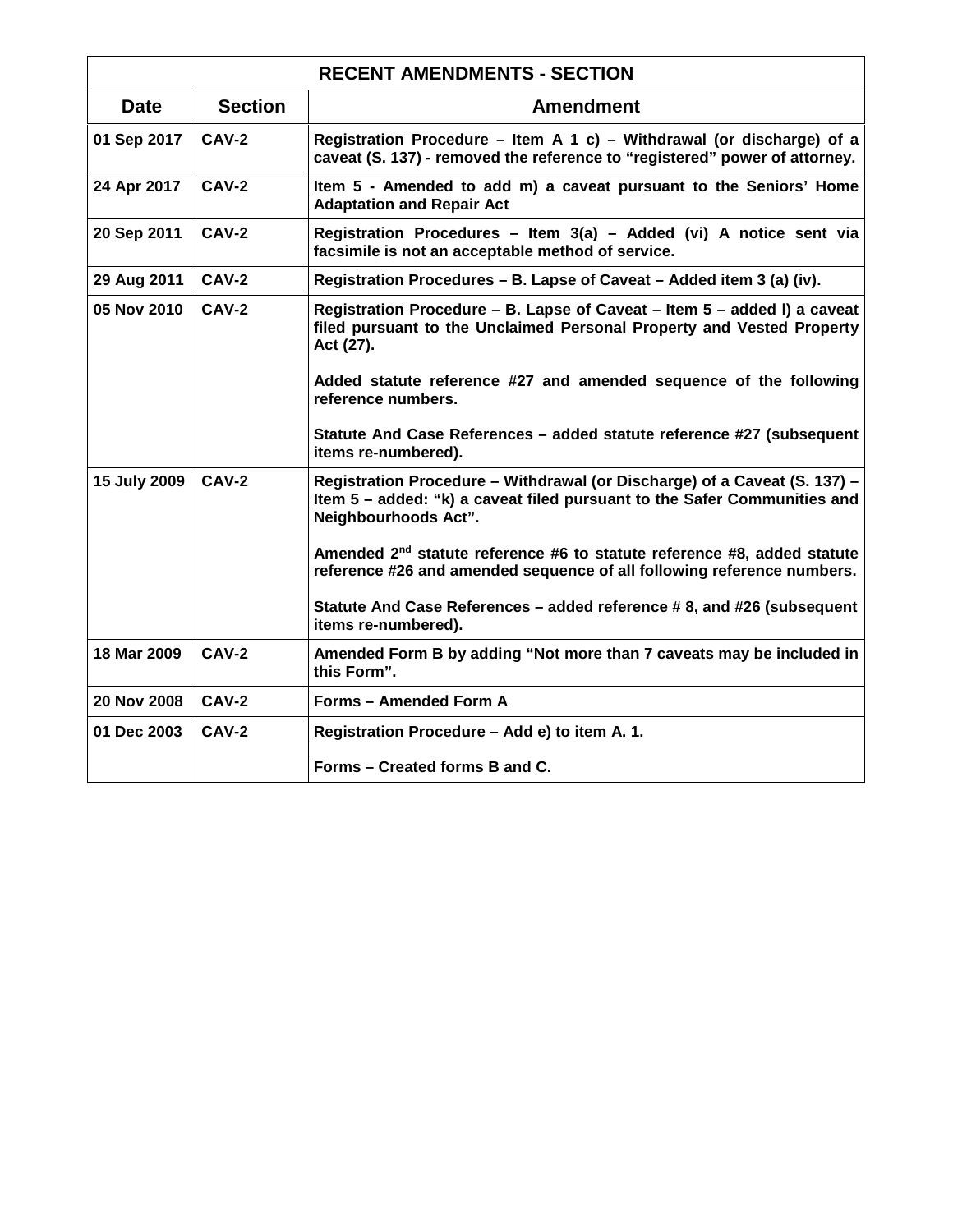| <b>RECENT AMENDMENTS - SECTION</b> |                |                                                                                                                                                                                                                             |
|------------------------------------|----------------|-----------------------------------------------------------------------------------------------------------------------------------------------------------------------------------------------------------------------------|
| <b>Date</b>                        | <b>Section</b> | Amendment                                                                                                                                                                                                                   |
| 12 Nov 2004                        | $CAV-2$        | Registration Procedure, Lapse of Caveat – update items 3(a)(i) and 3(b)(i)<br>by making reference to Change of Address for Service; replacing the<br>second last paragraph on page 4, and deleting last paragraph on page 4 |
| 20 Jun 2011                        | $CAV-5$        | Irrigation Districts Act - paragraph 3 deleted. Remaining paragraphs and<br>Statute and Case References renumbered accordingly.                                                                                             |
|                                    |                | Statute And Case References – deleted statute reference #7 (subsequent<br>items re-numbered).                                                                                                                               |
| 15 Jan 2011                        | $CAV-5$        | Registration Procedure-Amended item number 7 to cover Unclaimed<br>Personal Property and Vested Property Act Caveats. Changed what was<br>item 7 before to item 8 and 8 to 9.                                               |
| 15 July 2009                       | $CAV-5$        | <b>Communities</b><br>Registration Procedure - Item 6 - Safer<br>and<br>Neighbourhoods Act, R.S.A. 2000, c S-0.5 added.                                                                                                     |
|                                    |                | Added statute reference #14 to #19 inclusive and amended sequence of<br>all following reference numbers.                                                                                                                    |
|                                    |                | Statute And Case References - amended previous statute references #14<br>and 15 and added statute references #16 to #19 inclusive (subsequent<br>items re-numbered).                                                        |
| 02 Nov 2006                        | $CAV-5$        | Registration Procedures - Item 4 - changes made to reflect legislative<br>changes.                                                                                                                                          |

| 31 Oct 2011  | CCE-1 | Added new section for the Climate Change and Emissions Management<br>Act.                                                          |
|--------------|-------|------------------------------------------------------------------------------------------------------------------------------------|
| 01 Oct 2010  | CDE-1 | Amended 2 <sup>nd</sup> statute reference #12 to statute reference #14 and amended<br>sequence of the following reference numbers. |
|              |       | Statute And Case References – added statute reference #14 (subsequent<br>items re-numbered).                                       |
| 11 June 2007 | CDE-1 | Registration Procedure – Item 5, Change of By-Laws - procedural update.                                                            |
| 01 Dec 2003  | CDE-1 | Registration Procedure - Replace item 1 b).                                                                                        |
| 01 Oct 2010  | CEM-1 | Amended 2 <sup>nd</sup> statute reference #8 to statute reference #18.                                                             |
|              |       | Statute And Case References – added statute reference #18.                                                                         |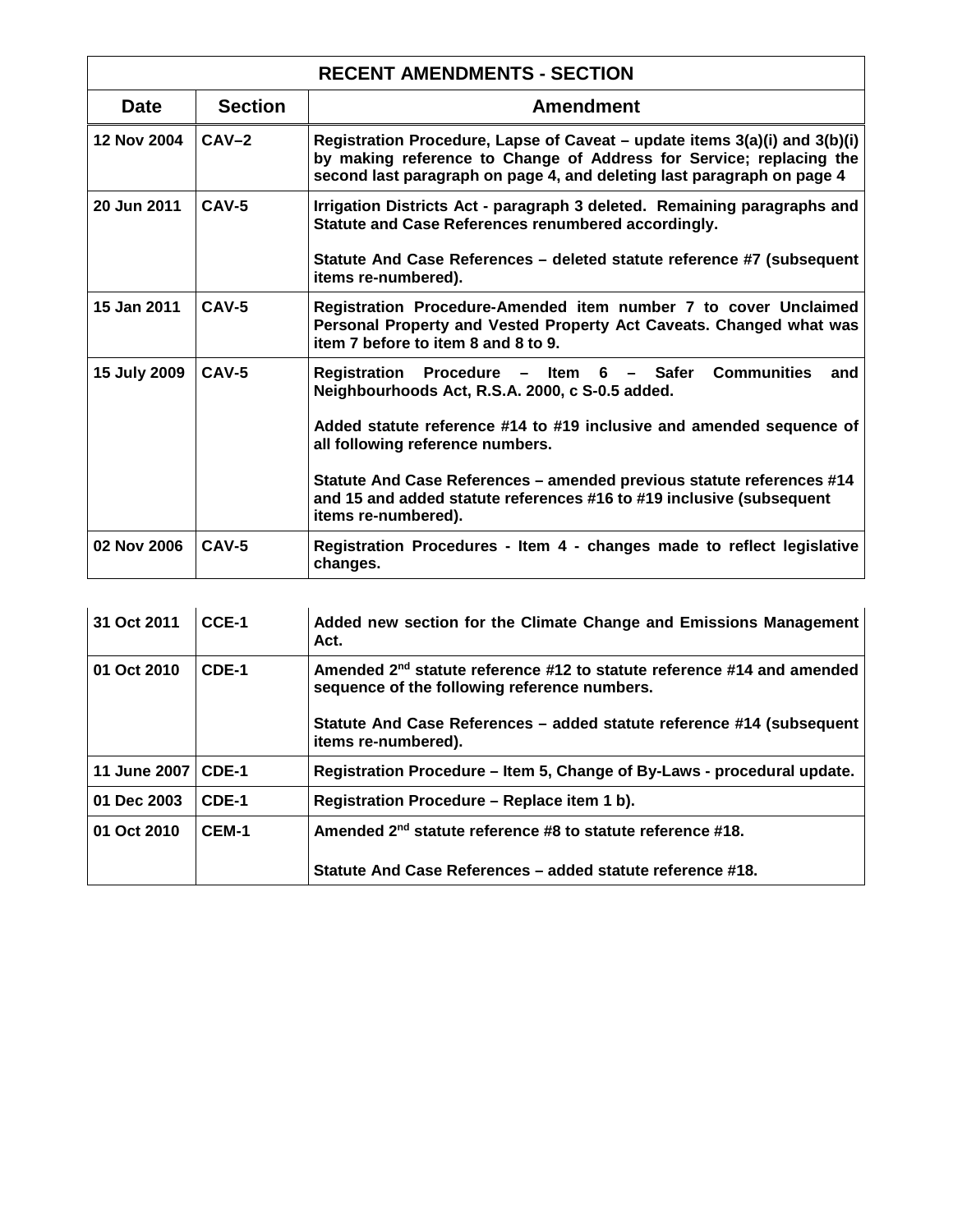| <b>RECENT AMENDMENTS - SECTION</b> |                |                                                                                                                                                                                                                                                                                                            |
|------------------------------------|----------------|------------------------------------------------------------------------------------------------------------------------------------------------------------------------------------------------------------------------------------------------------------------------------------------------------------|
| <b>Date</b>                        | <b>Section</b> | <b>Amendment</b>                                                                                                                                                                                                                                                                                           |
| 26 Nov 2008                        | <b>CEM-1</b>   | Background – paragraph 1 – removed "The Minister of Government<br>Services" and replaced it with "The Minister of Service Alberta".                                                                                                                                                                        |
|                                    |                | Registration Procedure – Item 5 a) and Item 5 b), Consent - removed "The<br>Department of Government Services" and replaced it with "The<br><b>Department of Service Alberta".</b>                                                                                                                         |
|                                    |                | Registration Procedure - Item 6, Memorandum Re: Use Restriction -<br>removed "The Department of Government Services" and replaced it with<br>"The Department of Service Alberta".                                                                                                                          |
| 23 Apr 2010                        | CLP-1          | Withdrawal of Certificate of Lis Pendens – Item 1(b) – Added "attestation<br>must be complied with".                                                                                                                                                                                                       |
| 10 June 2005   CLP-1               |                | Registration Procedure, Paragraph 1 – amended to reflect change that<br>CLP's re a caveat are now kept in a red folder, and consolidated<br>paragraph 6 with paragraph 1, deleting paragraph 6 and re-numbering<br>remaining paragraphs.                                                                   |
| 15 Jan 2011                        | <b>CNS-1</b>   | Registration Procedure - Added a link to Form 2.                                                                                                                                                                                                                                                           |
| 18 Mar 2010                        | <b>CNS-1</b>   | Background and Registration Procedure - Updated all reference to<br>Environmental Protection and Enhancement Act to Alberta Land<br>Stewardship Act as well as updated references to section numbers.                                                                                                      |
| 01 Feb 2004                        | <b>CNS-1</b>   | Registration Procedure – Item 8 - amended to add "A form 2, declaration<br>by grantee, must accompany the transfer document (3)."                                                                                                                                                                          |
| 04 May 2007                        | CON-1          | Registration Procedure - Item 9 - clarified procedure.                                                                                                                                                                                                                                                     |
| 01 Sep 2017                        | COR-1          | Registration Procedure – Item C 2 paragraph amended to include<br>changes to requirements for registration of a name change. Removed<br>paragraph making reference to registering a change of name manually<br>with no title or instrument affected.                                                       |
| 06 Feb 2012                        | COR-1          | " $\mathsf{If}$<br>Registration Procedure—amended paragraph 2(c) by adding<br>documents contain evidence of both an assumed name in Alberta as well<br>as the registered corporation's legal entity name, the documents must be<br>registered using only the assumed name in Alberta."                     |
| 05 Nov 2010                        | COR-1          | Registration Procedures - A. Acquisition of Interests - Item 4 - Updated<br>website link to Agricultural Societies.                                                                                                                                                                                        |
|                                    |                | Registration Procedures - C. Change of Name Or Amalgamation -<br>Amended item 2a) by adding "(The legal description(s) or Instrument<br>number(s) can be provided in special instructions on the EDRR or in a<br>letter.)". Also added "and for procedures for registering an individual<br>name change)". |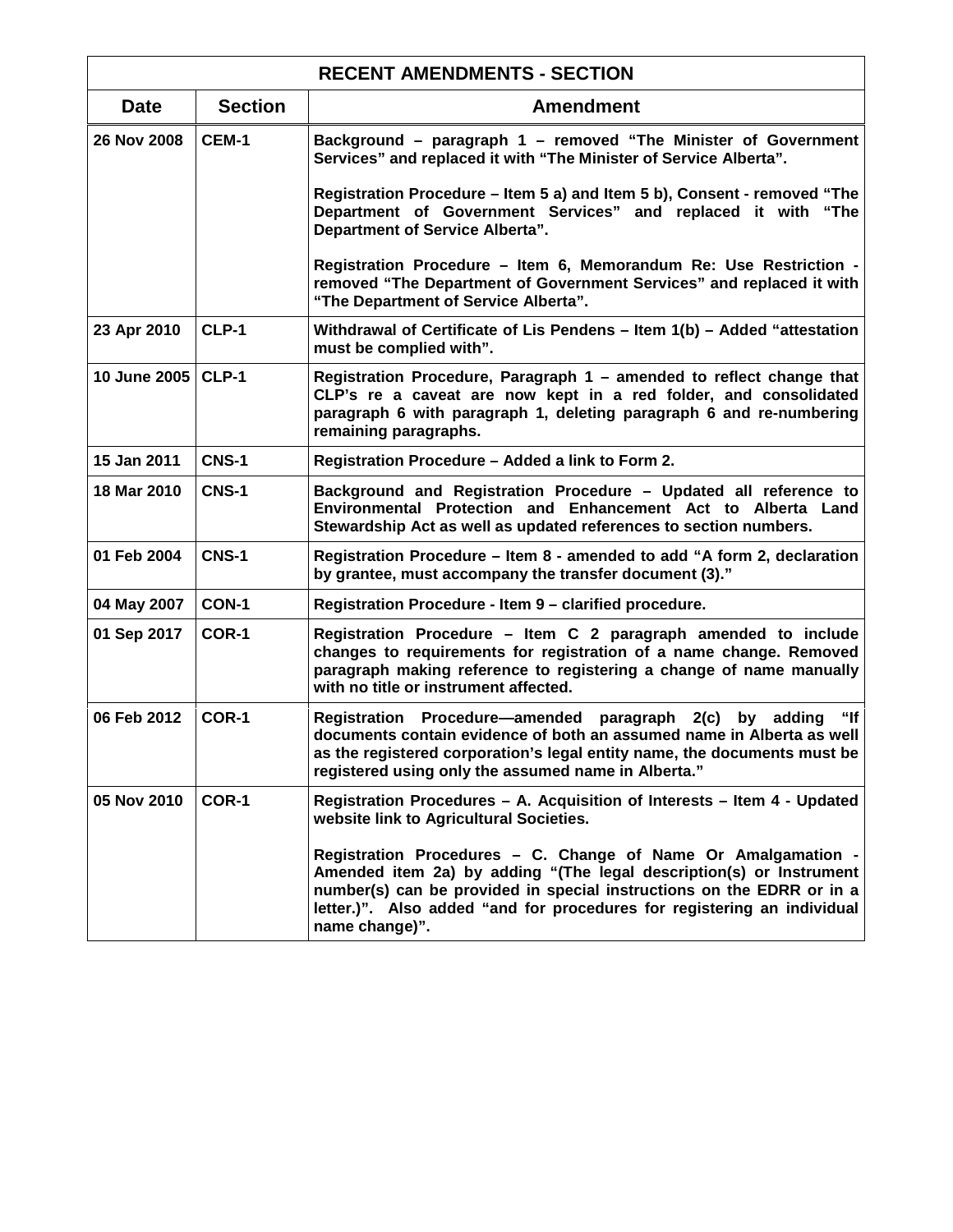| <b>RECENT AMENDMENTS - SECTION</b> |                |                                                                                                                                                                                                                                                                                        |
|------------------------------------|----------------|----------------------------------------------------------------------------------------------------------------------------------------------------------------------------------------------------------------------------------------------------------------------------------------|
| <b>Date</b>                        | <b>Section</b> | <b>Amendment</b>                                                                                                                                                                                                                                                                       |
| 19 Nov 2004                        | COR-1          | Registration Procedure, Acquisition of interests - replace paragraph 2.                                                                                                                                                                                                                |
|                                    |                | Registration Procedure, Disposition of Interests - clause 1 is updated<br>with 'including a municipal corporation'.                                                                                                                                                                    |
|                                    |                | Registration Procedure, Change of Name or Amalgamation - section 2 is<br>replaced.                                                                                                                                                                                                     |
|                                    |                | Statutes and Case References – updated by adding new #4, and changing<br>all subsequent references accordingly.                                                                                                                                                                        |
| 01 Dec 2003                        | COR-1          | Registration Procedure - Update web addresses in item 4 and add info<br>regarding Insurance Company Amalgamations. Also, reword last<br>paragraph and drop reference to certified copy in item 5.                                                                                      |
| 18 May 2010                        | CRG-3          | Registration Procedures - Item 2(a) - Replaced the word Certified with<br>Signed in the last two sentences.                                                                                                                                                                            |
| 12 Nov 2004                        | CRG-3          | Background - Replace last paragraph, and sections A.1 and A.2 for<br>clarification                                                                                                                                                                                                     |
| 25 Jul 2003                        | CRG-3          | Registration Procedure - Added A. 4 and amended A. 2.                                                                                                                                                                                                                                  |
|                                    |                | Registration Procedure - Amended all statute reference numbers.                                                                                                                                                                                                                        |
|                                    |                | Statute and Case References - Amended all.                                                                                                                                                                                                                                             |
| 04 Jul 2018                        | <b>DOW-1</b>   | Registration Procedures - Item 9 - amended to include FIAT's.                                                                                                                                                                                                                          |
| 05 Nov 2010                        | DOW-1          | Registration Procedure – Item 19 – removed "and the other co-tenant is a<br>person of the opposite sex".                                                                                                                                                                               |
|                                    |                | Item 26 - Mines and Minerals – removed reference to performing<br>historical title searches to determine if the owners ever owned both the<br>surface and mines and minerals.                                                                                                          |
| 1 Aug 2008                         | <b>DOW-1</b>   | Statute and Case References – amended statute references #3, #5, and #7<br>20 Nov 08 - was not previously included on Recent Amendments listing                                                                                                                                        |
| 01 Dec 2003                        | <b>ESO-1</b>   | Registration Procedure - Reword item 6.                                                                                                                                                                                                                                                |
| 20 Sep 2010                        | EXP-1          | Amended 2 <sup>nd</sup> statute reference #9 to statute reference #12 and amended<br>sequence of the following reference numbers.                                                                                                                                                      |
|                                    |                | Statute And Case References - added statute reference #12 (subsequent<br>items re-numbered).                                                                                                                                                                                           |
| 24 Jan 2006                        | <b>EXP-1</b>   | Registration Procedure – Item 1 b) added: "(If part of a title is being<br>expropriated, it is acceptable to attach a sketch showing the affected<br>area. However a plan of survey will be required to be registered at the<br>time of registration of the certificate of approval.)" |
|                                    |                | Registration Procedure – Item 3, Certificate of Approval – added: "In the<br>case of an expropriation by a municipality, a certified copy of the<br>resolution or bylaw approving the expropriation must be attached to the<br>certificate."                                           |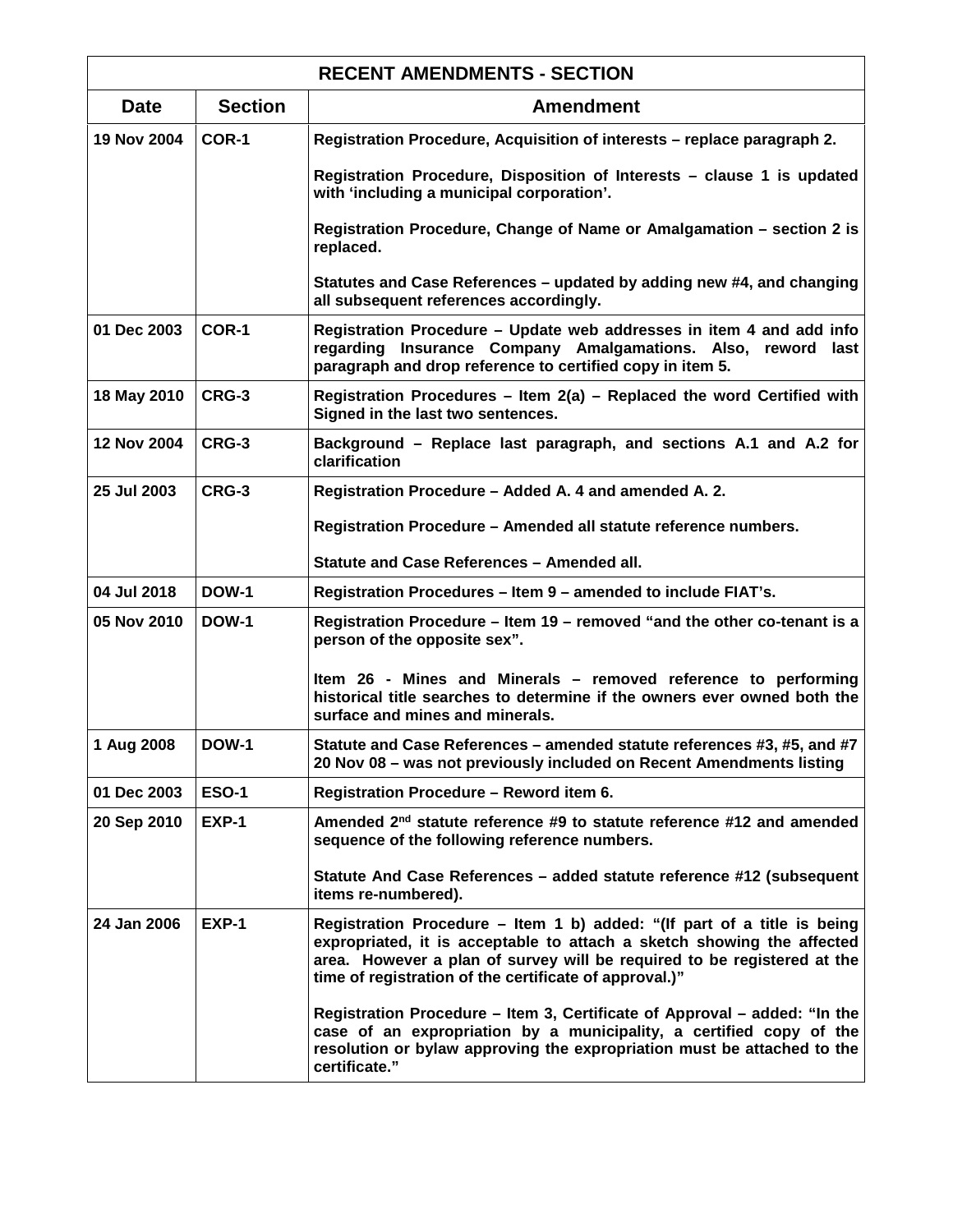| <b>RECENT AMENDMENTS - SECTION</b> |                |                                                                                                                                                                                                                                                                                                                                                                                                                                                                                                                                   |
|------------------------------------|----------------|-----------------------------------------------------------------------------------------------------------------------------------------------------------------------------------------------------------------------------------------------------------------------------------------------------------------------------------------------------------------------------------------------------------------------------------------------------------------------------------------------------------------------------------|
| <b>Date</b>                        | <b>Section</b> | <b>Amendment</b>                                                                                                                                                                                                                                                                                                                                                                                                                                                                                                                  |
| 20 Sep 2010                        | EXP-2          | Amended 2nd & 3rd statute reference #5 to statute reference #8 & #13 and<br>amended sequence of the following reference numbers.                                                                                                                                                                                                                                                                                                                                                                                                  |
|                                    |                | Statute And Case References - added statute references #8 & #13<br>(subsequent items re-numbered).                                                                                                                                                                                                                                                                                                                                                                                                                                |
| 18 Mar 2009                        | FOL-1          | Amended Form A-2, paragraph 1 to include: transmittee(s), caveators(s)<br>or lessee(s).                                                                                                                                                                                                                                                                                                                                                                                                                                           |
| 20 Nov 2008                        | FOL-1          | Forms – Amended Form A.1, Form A.2, Form A.3, and Form A.4                                                                                                                                                                                                                                                                                                                                                                                                                                                                        |
| 01 Dec 2003                        | FOL-1          | Registration Procedure - Add reference to<br><b>Regional Services</b><br>Commission to item 4 a).                                                                                                                                                                                                                                                                                                                                                                                                                                 |
| 24 Apr 2017                        | FOR-1          | Item 5 – Amended to add t) caveats by HMQA – Minister of Seniors and<br><b>Housing</b>                                                                                                                                                                                                                                                                                                                                                                                                                                            |
| 10 June 2005   FOR-1               |                | Registration Procedure - Item 4 - deleting reference to valuator's report                                                                                                                                                                                                                                                                                                                                                                                                                                                         |
| 10 June 2005                       | <b>FORM 14</b> | Signature portion amended to read "E.F., as lessee and"                                                                                                                                                                                                                                                                                                                                                                                                                                                                           |
| 28 Sept 2007                       | <b>FORMS</b>   | The following forms were amended re: amendments to the form<br>regulations:<br><b>Form 1.1</b><br><b>Notice to Credit to Take Proceedings</b><br>Form 7<br>Discharge by Morgagee or Encumbrancee<br>Postponement<br>Form 17<br>Transfer of Mortgage, Encumbrance or Lease<br>Form 18<br>Form 28A<br><b>Transfer of Caveat</b><br>Form 29<br>Notice to Caveat to Take Proceedings on Caveat<br><b>Withdrawal of Certificate of Lis Pendens</b><br>Form 30A<br>20 Nov 08 - was not previously included on Recent Amendments listing |
| 20 Sep 2010                        | FRA-1          | Amended 2 <sup>nd</sup> statute reference #2 to statute reference #9 and amended<br>sequence of the following reference numbers.<br>Statute And Case References - added statute reference #9 (subsequent<br>items re-numbered).                                                                                                                                                                                                                                                                                                   |
| 09 Feb 2007                        | HEA-1          | Registration Procedure – Item 1 – added: "These documents will arrive in<br>the Registration Area in red folders."<br>Registration Procedure - Item 2 - added: "however if the registered<br>owners on title are not consistent with the notice, it should not be<br>rejected for this reason."<br>Cancellation or Withdrawal of Notice - Paragraph 1 - added: "The<br>cancellation should not be rejected if the registered owner is not the<br>same as the owner shown on title."                                               |
| 27 Oct 2008                        | IES-1          | Inserted heading template on page 2 (existing date on section<br>maintained)                                                                                                                                                                                                                                                                                                                                                                                                                                                      |
| 09 Jan 2007                        | IES-1          | Section heading and contents modified to reflect legislative changes<br>(Previously ISR-1).                                                                                                                                                                                                                                                                                                                                                                                                                                       |
| 10 Dec 2010                        | IRR-1          | Amended the following forms:<br><b>FORM 15</b><br>FORM 19A<br>FORM 19B<br>FORM 20A<br>FORM 20B                                                                                                                                                                                                                                                                                                                                                                                                                                    |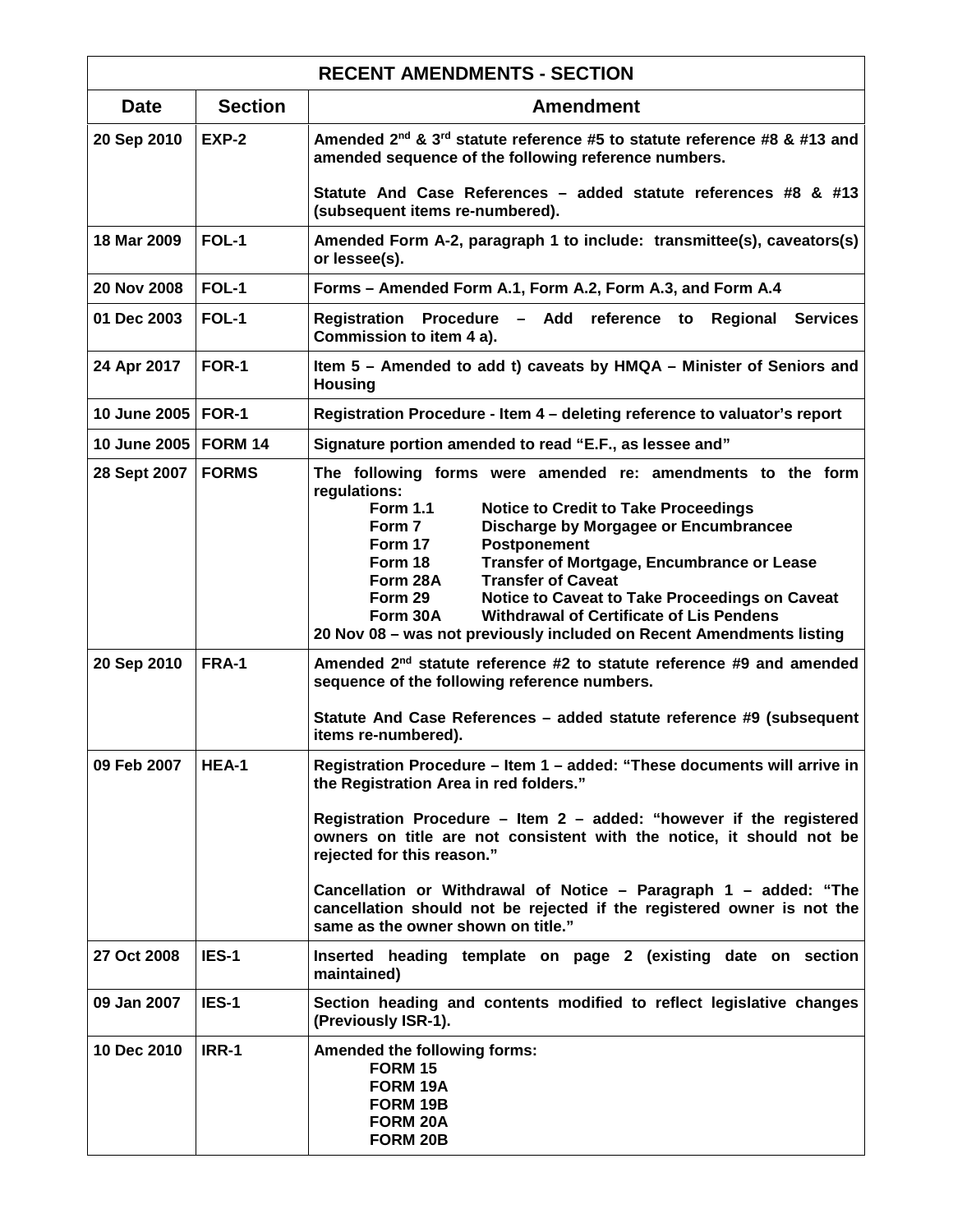| <b>RECENT AMENDMENTS - SECTION</b> |                |                                                                                                                                                                                                                                                                                                                                            |
|------------------------------------|----------------|--------------------------------------------------------------------------------------------------------------------------------------------------------------------------------------------------------------------------------------------------------------------------------------------------------------------------------------------|
| <b>Date</b>                        | <b>Section</b> | <b>Amendment</b>                                                                                                                                                                                                                                                                                                                           |
| 10 Dec 2010                        | IRR-2          | Amended the following forms:<br>FORM 18A<br>FORM 18B                                                                                                                                                                                                                                                                                       |
| 01 Jan 2003                        | IRR-2          | Registration Procedure - Item 4 - revised as per legislative change                                                                                                                                                                                                                                                                        |
| 01 Sep 2017                        | LEA-1          | Registration Procedure - Item 4 - removed the reference to "registered"<br>power of attorney.                                                                                                                                                                                                                                              |
| 11 Mar 2013                        | LEA-1          | Registration Procedure-amended clause 8 paragraph 3 re-worded<br>paragraph for clarity re: endorsement of amending agreement to<br>leasehold title                                                                                                                                                                                         |
| 8 Nov 2005                         | LEA-1          | Registration Procedure - Item 9 - Paragraph 2 - added: "Prior to<br>transferring the leasehold title, it must be reviewed to ensure that the<br>term of the lease is current. If the term appears to have expired, the<br>transfer must be rejected until all applicable amending agreements<br>(renewals of lease) have been registered." |
| 01 Dec 2003                        | LEA-1          | Registration Procedure - Delete item 6 c)<br>(subsequent items re-numbered)                                                                                                                                                                                                                                                                |
| 01 Dec 2003                        | $LIF-1$        | Registration Procedure - Item 10 - Added info that particulars of transfer<br>not endorsed on fee simple.                                                                                                                                                                                                                                  |
| 10 Dec 2010                        | <b>LNS-1</b>   | Amended the following forms:<br><b>FORM A</b><br><b>FORM B</b>                                                                                                                                                                                                                                                                             |
| 10 Dec 2010                        | <b>LNS-2</b>   | Amended the following forms:<br><b>FORM A</b><br><b>FORM B</b><br><b>FORM C</b><br><b>FORM D</b>                                                                                                                                                                                                                                           |
| 17 May 2007                        | <b>LNS-2</b>   | Statute and Case References - #4 has been added to define the Director<br>of Rural Electrification Associations (subsequent statutes re-numbered)                                                                                                                                                                                          |
| <b>12 Nov 2004</b>                 | LNS-2          | Subject line changed from "Utilities" to "Electrification"                                                                                                                                                                                                                                                                                 |
| 01 Dec 2003                        | <b>LNS-2</b>   | Re-write complete section in order to accommodate ability to register<br>rural electrification liens, including forms.                                                                                                                                                                                                                     |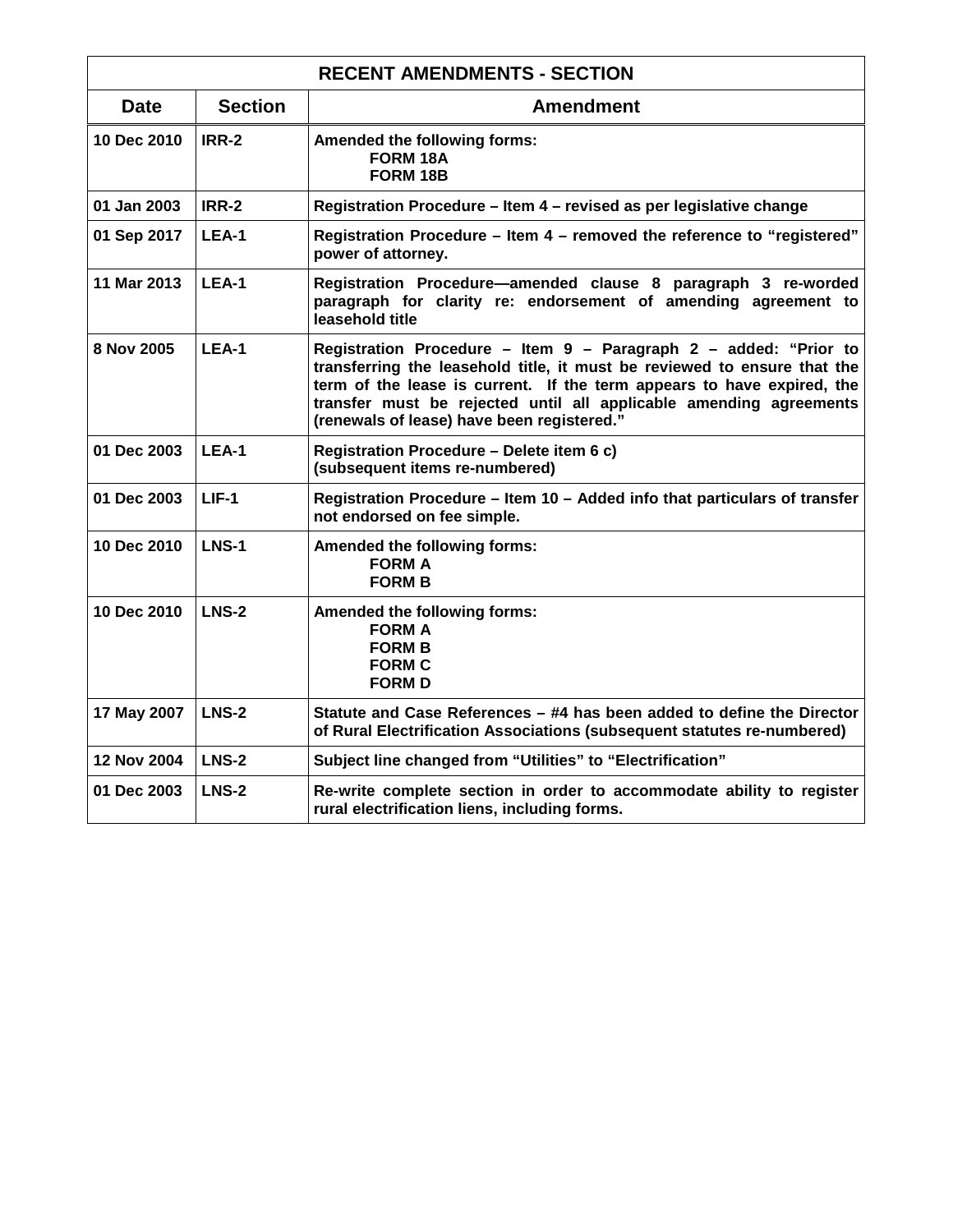| <b>RECENT AMENDMENTS - SECTION</b> |                |                                                                                                                                                                                                                                                    |
|------------------------------------|----------------|----------------------------------------------------------------------------------------------------------------------------------------------------------------------------------------------------------------------------------------------------|
| <b>Date</b>                        | <b>Section</b> | <b>Amendment</b>                                                                                                                                                                                                                                   |
| 31 Oct 2011                        | MAI-1          | Revised section completely to include all changes in procedures with<br>relation to new Acts.                                                                                                                                                      |
| 20 Dec 2010                        | MAI-1          | Amended the following form:<br><b>FORM A</b>                                                                                                                                                                                                       |
| 12 Nov 2004                        | MAI-1          | Statute and Case References – change reference #4 to reflect current<br>regulation                                                                                                                                                                 |
| 08 Mar 2011                        | <b>MEN-1</b>   | Added a page to the front of the section with information about the<br>Dependent Adult Act being repealed. Created a link to the new section<br>AGT-1 for the new Adult Guardianship and Trusteeship Act on this page<br>as well.                  |
| 20 Nov 2008                        | <b>MEN-1</b>   | Re-inserted MEN-1 update from 24 May, 2005                                                                                                                                                                                                         |
| 23 Jan 2006                        | <b>MEN-1</b>   | Statutes & Case References – statute reference #8 has been amended.                                                                                                                                                                                |
| 24 May 2005                        | <b>MEN-1</b>   | Registration Procedure - A. Court Order Under the Dependent Adults Act<br>- Item 1- added the statement "An address for the trustee is also<br>required and is to be included as part of the particulars endorsed on the<br>certificate of title." |
| 01 Apr 2003                        | <b>MEN-1</b>   | All references to the Surrogate Court have been amended to the Court of<br>Queen's Bench                                                                                                                                                           |
|                                    |                | Registration Procedure - Item 5a) - the statement "except property held<br>in trust by the dependent adult" has been added to the last sentence.                                                                                                   |
|                                    |                | Statute and Case References - statute reference #2 has been amended                                                                                                                                                                                |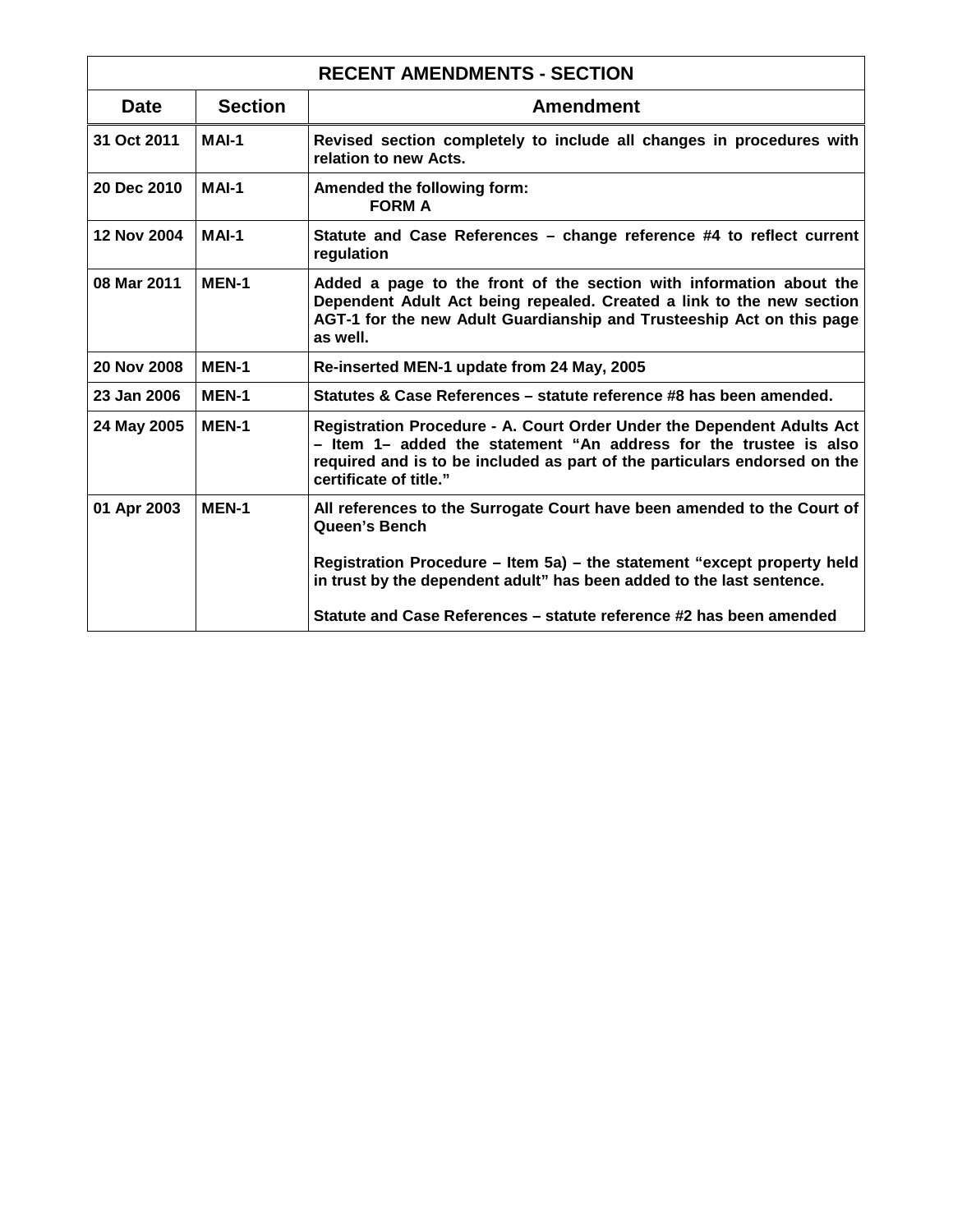| <b>RECENT AMENDMENTS - SECTION</b> |                |                                                                                                                                                                                                                                                                                                                                                                   |
|------------------------------------|----------------|-------------------------------------------------------------------------------------------------------------------------------------------------------------------------------------------------------------------------------------------------------------------------------------------------------------------------------------------------------------------|
| <b>Date</b>                        | <b>Section</b> | <b>Amendment</b>                                                                                                                                                                                                                                                                                                                                                  |
| 01 Sep 2017                        | MOR-1          | Registration Procedure – Item 3 – added reference to a power of attorney<br>recording the registration number below their signature on the mortgage<br>when relying on a registered power of attorney.                                                                                                                                                            |
|                                    |                | Item 25 - removed the reference to "registered" power of attorney                                                                                                                                                                                                                                                                                                 |
| 03 Dec 2010                        | <b>MOR-1</b>   | Registration Procedure - paragraph 2, item 1 - amended "(i.e.,<br>male/female joint tenants" to "(i.e., there are two joint tenants"                                                                                                                                                                                                                              |
| 15 July 2009                       | MOR-1          | Registration Procedure - Item 18 - Registration in Both Offices - deleted:<br>"(The examiner receiving the documents should verify with the registrant<br>that a duplicate set was not sent to the other office)".                                                                                                                                                |
| 1 Aug 2008                         | MOR-1          | Statute and Case References - amended statute references #1 and #3.                                                                                                                                                                                                                                                                                               |
| 12 June 2007                       | MOR-1          | Registration Procedure - Item 1 e) - amended wording.                                                                                                                                                                                                                                                                                                             |
| 8 Nov 2005                         | <b>MOR-1</b>   | Registration Procedure – separated Item 1 e) into Items 1 e) and 1 f)<br>(subsequent items renumbered)                                                                                                                                                                                                                                                            |
| 20 June 2005                       | MOR-1          | Registration Procedure - added item 1 f) which says "repayment<br>provisions and special covenants, if any" and amended sequence of<br>following items.                                                                                                                                                                                                           |
| 07 Feb 2005                        | <b>MOR-1</b>   | Registration Procedure - Item 22, Mortgage Amending Agreement -<br>added to fourth paragraph, first sentence the following: "The registrant<br>indicates their intentions on the D.R.R."<br>Registration Procedure - Item 24, Discharge of Mortgage<br>or<br>Encumbrance - added to the first sentence the following statement:<br>"either as to land or monies". |
| 01 Dec 2004                        | <b>MOR-1</b>   | The mortgage section has been increased to 8 pages.                                                                                                                                                                                                                                                                                                               |
|                                    |                | Transfer of a Mortgage or Encumbrance – Paragraph 3, added the PF16<br>endorsement and the following statement "Check for any amending<br>agreements that may have been registered increasing the principle<br>amount and adjust calculations for mortgagees accordingly.                                                                                         |
|                                    |                | Mortgage Amending Agreement – added the following statement "If the<br>amount of the mortgage has increased, the new principal amount is<br>included in the AMEA endorsement (use CORI to reflect the change if<br>applicable for mortgagees on mortgage).                                                                                                        |
| 01 Nov 2004                        | MOR-1          | Mortgage Amending Agreement - amended paragraph 1 for clarification.                                                                                                                                                                                                                                                                                              |
| 21 Jun 2004                        | MOR-1          | Mortgage Amending Agreement - amended paragraph 2 for clarification<br>and integrated paragraph 3 with paragraph 2.                                                                                                                                                                                                                                               |
| 15 Jun 2004                        | <b>MOR-1</b>   | Transfer of a Mortgage or Encumbrance – added a link to Form 19 in the<br>3rd paragraph.                                                                                                                                                                                                                                                                          |
| 01 Jan 2003                        | <b>MOR-1</b>   | Transfer of a Mortgage or Encumbrance - Paragraph 3 - the following<br>been added "Use PF16 to include ranking in<br>statement has<br>endorsement."                                                                                                                                                                                                               |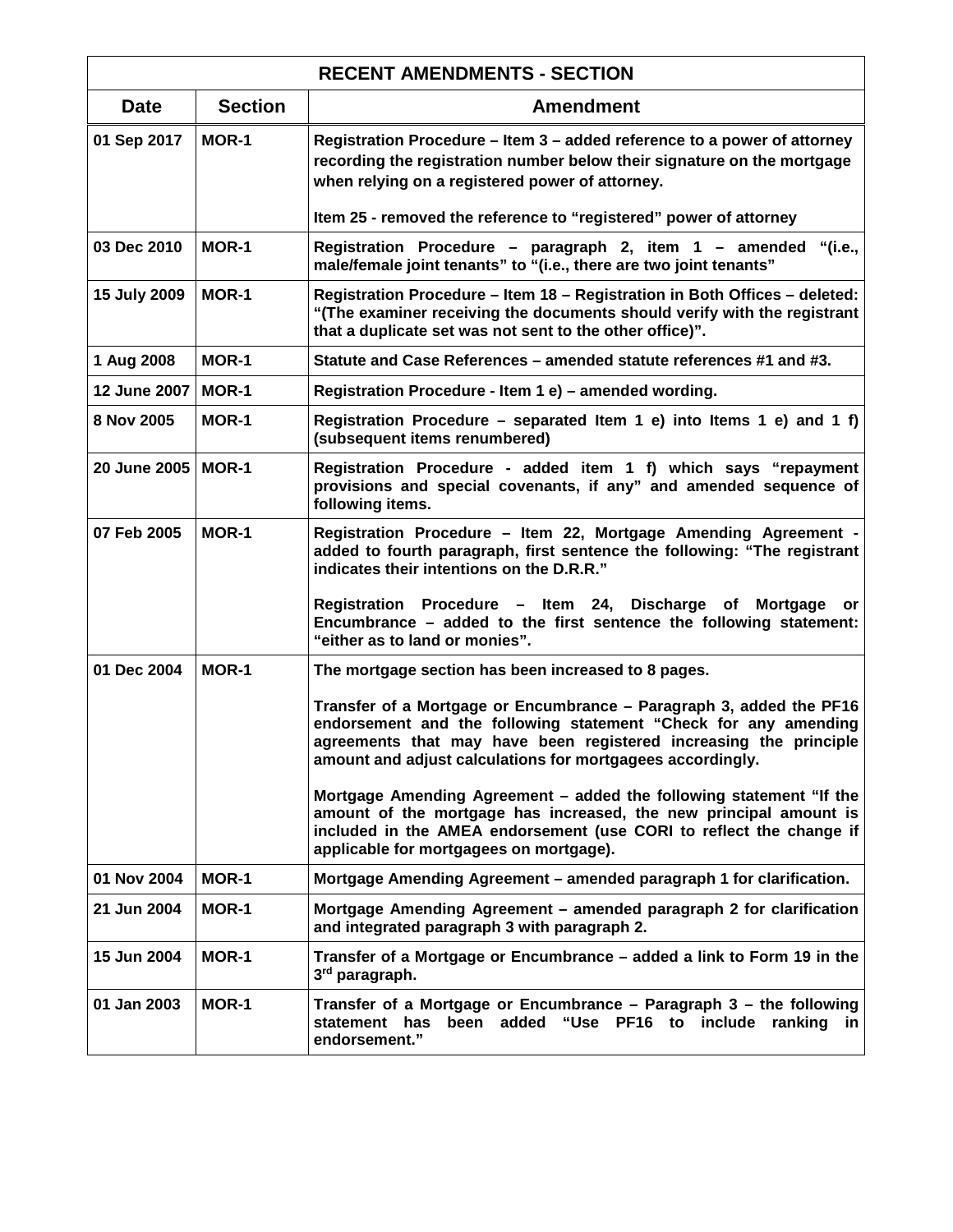| <b>RECENT AMENDMENTS - SECTION</b> |                |                                                                                                                                                                                                      |
|------------------------------------|----------------|------------------------------------------------------------------------------------------------------------------------------------------------------------------------------------------------------|
| <b>Date</b>                        | <b>Section</b> | <b>Amendment</b>                                                                                                                                                                                     |
| 8 Nov 2005                         | MOR-2          | Registration Procedure - Item 2 d) - policy amended.                                                                                                                                                 |
| 14 Mar 2018                        | <b>NAM-1</b>   | Registration Procedure - Item 10 removed.                                                                                                                                                            |
| 05 Nov 2010                        | NAM-1          | Background – Added "(See COR-1 for instruments on registering a<br><b>Corporation Name Change/Amalgamation.)"</b>                                                                                    |
| 17 Feb 2006                        | <b>NAM-1</b>   | Registration Procedure - Item 3 - re-worded for clarification.                                                                                                                                       |
| 15 Jun 2004                        | <b>NAM-1</b>   | Registration Procedure – Item 3 – added "Another example, an original or<br>notarized copy of a marriage certificate of birth certificate when an<br>individual is reverting to a previous surname." |
| 03 Feb 2003                        | <b>NAM-1</b>   | Background - deleted "where there is a marital name change".<br>Registration Procedure - Item 1 and 3 - Modified to include Adult<br><b>Interdependent Relations Act changes.</b>                    |
| 18 Mar 2009                        | NOT-1          | Registration Procedure – Item 5, amended from referring to section 10 to<br>section 12 of SUR-5.                                                                                                     |
| 01 Nov 2003                        | NOT-1          | Background - Amended all.                                                                                                                                                                            |
|                                    |                | Registration Procedure - Amended 2, Added 3 d) and amended statute<br>reference numbers 2 - 7.                                                                                                       |
|                                    |                | Statute and Case References – Amended 2 - 6 and added 7.                                                                                                                                             |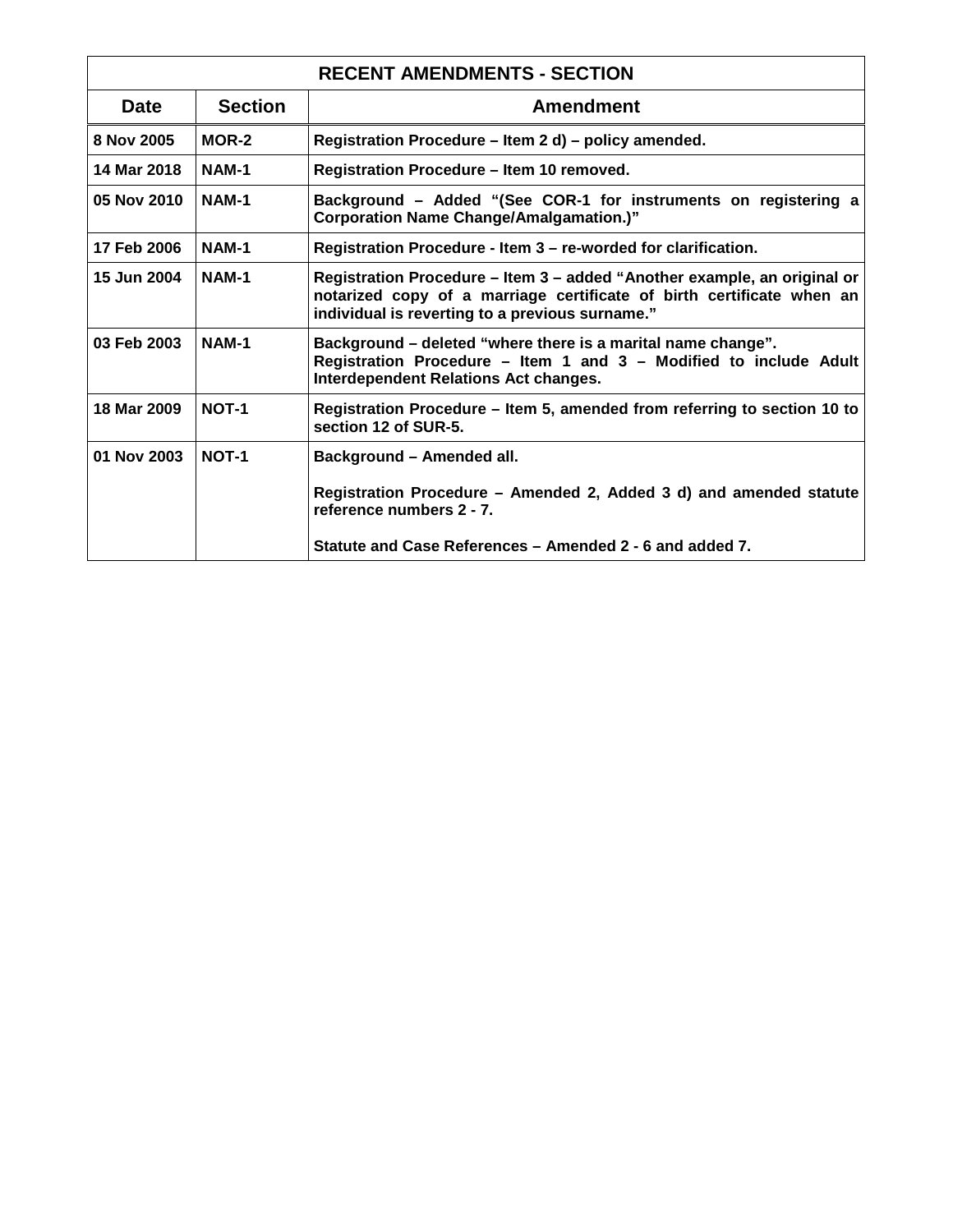| <b>RECENT AMENDMENTS - SECTION</b> |                |                                                                                                                                                                                                                      |
|------------------------------------|----------------|----------------------------------------------------------------------------------------------------------------------------------------------------------------------------------------------------------------------|
| <b>Date</b>                        | <b>Section</b> | <b>Amendment</b>                                                                                                                                                                                                     |
| 01 Dec 2004                        | ORD-1          | Registration Procedure – amended paragraph Item 1 c) for clarification.                                                                                                                                              |
| 16 Nov 2017                        | <b>POA-1</b>   | Registration Procedure - Item A. 1-3 and Item B. 1-4 - amended to clarify<br>the intent of the changes made Sept 1/17.                                                                                               |
| 01 Sep 2017                        | <b>POA-1</b>   | Registration Procedure – Item A 2 - modified to include that a general<br>power of attorney can be the original or a notarized copy and must<br>accompany a document that is being registered etc                    |
|                                    |                | Item A 3 - added requirements for a general power of attorney for a<br>Corporation registered pursuant to section 27 of the LTA.                                                                                     |
|                                    |                | Item B 2 – new paragraph added for the requirements of a special power<br>of attorney being an original or a notarially certified copy that has been<br>authorized by a court order or fiat.                         |
|                                    |                | Item B 3 - previous item 2 renumbered to item 3.                                                                                                                                                                     |
| 12 Oct 2012                        | <b>POA-1</b>   | Registration Procedure - amended item C. (1). Re-worded paragraph for<br>clarity.                                                                                                                                    |
| 15 Nov 2004                        | <b>POA-1</b>   | Registration Procedure, Special Power of Attorney - deleted the phrase<br>"rather than on an index card" from Item 1.                                                                                                |
|                                    |                | Registration Procedure, General Requirements - Item 4 and Item 6 have<br>been updated from "index card" to "reference index".                                                                                        |
|                                    |                | Registration Procedure, General Requirements - Item 6, relocated the<br>statement "use document type DISO on ALTA" to the end of paragraph.                                                                          |
|                                    |                | Registration Procedure, Examination of Documents Executed by an<br>Attorney – clause #1 has been updated from "index card" to "reference<br>index".                                                                  |
| 01 Dec 2003                        | <b>POA-1</b>   | Revocation of a Power of Attorney - Item 4 - added for clarification the<br>following statement "it is registered twice. Once as a power of attorney,<br>as it is tied to name searches and second as a revocation." |
| 01 Feb 2003                        | <b>POA-1</b>   | General Requirements - Item 6 - added "use document type DISO on<br>ALTA" to first sentence.                                                                                                                         |
|                                    |                | Amended sequence of both LINC numbers and reference numbers.                                                                                                                                                         |
| 01 Sep 2017                        | <b>POA-2</b>   | Registration Procedure – Item 5 – Modified to include the registration<br>requirements of a general enduring power of attorney and a special<br>enduring power of attorney.                                          |
| 15 Nov 2004                        | POA-2          | Registration Procedure - Item 5 has been added.                                                                                                                                                                      |
| 01 Feb 2003                        | <b>POA-2</b>   | Registration Procedure – Item 2 – added, for clarification, the following<br>statement: "of the power of attorney, or that it is to take effect on the<br>mental incapacity or infirmity of the donor".              |
|                                    |                | Registration Procedure - Item 4 - amended first sentence for clarification<br>and added LINC's to "certificate of legal advice" and "explanatory notes".                                                             |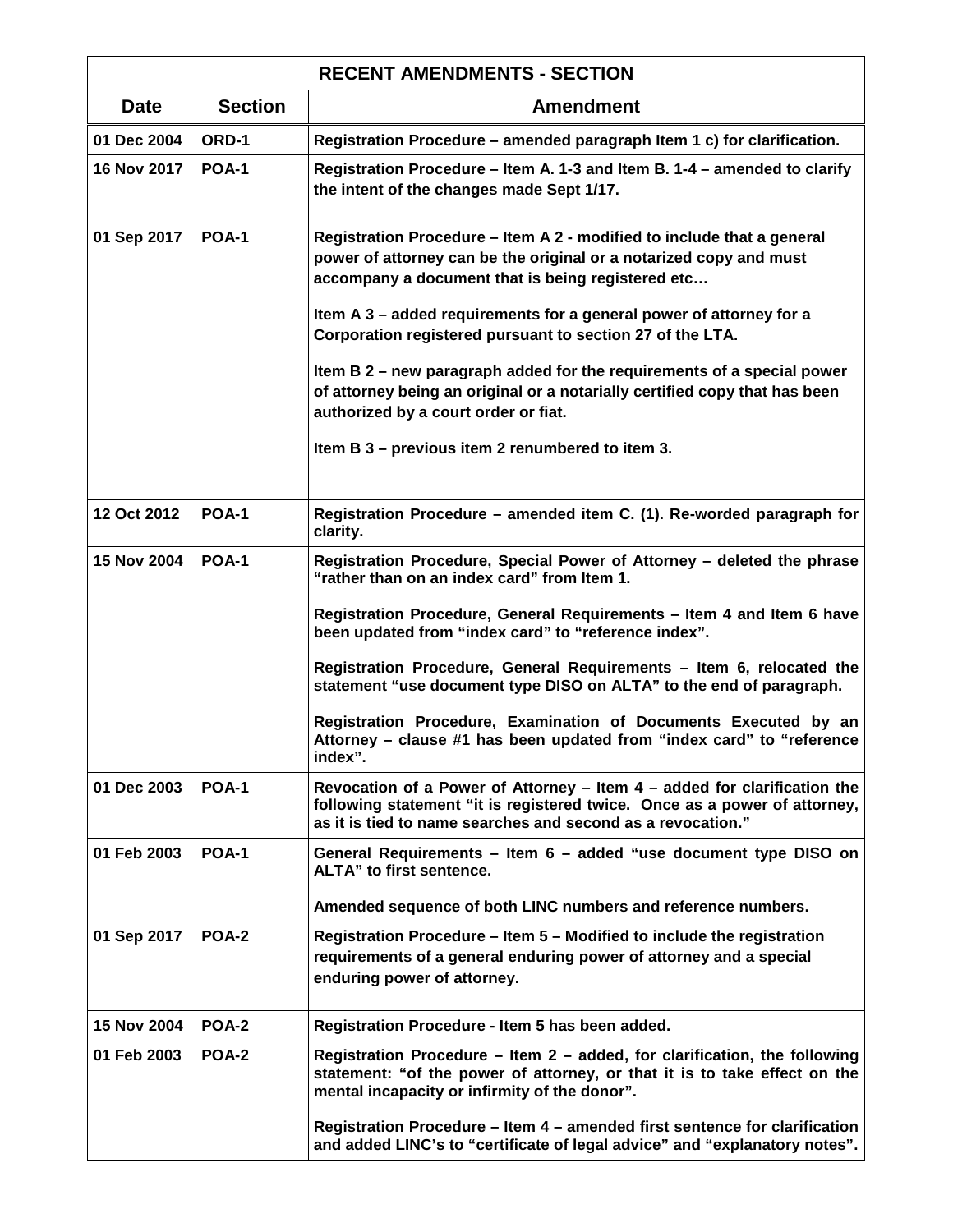| <b>RECENT AMENDMENTS - SECTION</b> |                |                                                                                                                                                                                                                                          |
|------------------------------------|----------------|------------------------------------------------------------------------------------------------------------------------------------------------------------------------------------------------------------------------------------------|
| <b>Date</b>                        | <b>Section</b> | <b>Amendment</b>                                                                                                                                                                                                                         |
| 01 Jan 2003                        | POA-2          | Registration Procedure - Item 4 - rephrased first sentence for<br>clarification.                                                                                                                                                         |
| 01 Sep 2017                        | <b>POS-1</b>   | Registration Procedure - Item 1 - removed the reference to "registered"<br>power of attorney.                                                                                                                                            |
| 20 Dec 2010                        | PPS-1          | Amended the following forms:<br><b>FORM A</b><br><b>FORM B</b><br><b>FORM C</b><br><b>FORM D</b><br><b>FORM E</b>                                                                                                                        |
| 23 Apr 2009                        | PPS-1          | Registration Procedure - Item 6, Execution and Affidavits for Change<br>Notice – amended $1^{st}$ and $2^{nd}$ paragraph for clarification.                                                                                              |
| 01 Jan 2003                        | PPS-1          | Statute And Case References – statute reference #8 has been amended                                                                                                                                                                      |
|                                    |                | FORMS A to E - amended in accordance with AR 231/2002 Personal<br><b>Property Security</b>                                                                                                                                               |
| 11 Apr 2005                        | REC-1          | Statute and Case References - amended statute references #5, #6, and<br>#7.                                                                                                                                                              |
| 15 July 2009                       | REL-1          | Amended Schedule A - (v) Roman Catholic Churches - Athabasca -<br>"1902 S.A., Ch. 12" was amended to "1902 N.W.T. Ord., Ch. 12"                                                                                                          |
| 01 Jan 2003                        | REL-1          | Statute And Case References - statute reference #2 has been modified.                                                                                                                                                                    |
| 15 Apr 2005                        | <b>RES-1</b>   | Registration Procedure - Item 12, Covenants and Conditions - amended<br>paragraph for clarification.                                                                                                                                     |
| 01 Jan 2003                        | <b>RES-1</b>   | <b>Restrictive Covenant Amending Agreement - added.</b>                                                                                                                                                                                  |
| 01 Oct 2005                        | SEP-1          | Registration Procedure, Item 1 - replaced "a solicitor or surveyor" with<br>"an agent".                                                                                                                                                  |
| 07 Jun 2010                        | SRA-1          | Registration Procedure - Item 1 - amended paragraph by adding "an<br>employee of the Board authorized to perform that function or the Board's<br>solicitor" and deleting "either the chairman, the secretary or assistant<br>secretary". |
| 04 Jan 2010                        | <b>SRA-1</b>   | Registration Procedure - Amending Order - Added "Certified copies of<br>intervening orders are only required if the operator's name has been<br>changed and not recorded on the Certificate of Title."                                   |
| 17 Feb 2006                        | <b>SRA-1</b>   | Statute and Case References – amended statute references #6 and #10.                                                                                                                                                                     |
| 01 May 2004                        | <b>SRA-1</b>   | Registration Procedure - Item 1 - added "or assistant secretary" to first<br>sentence.                                                                                                                                                   |
|                                    |                | Registration Procedure – Item 3 – Amending Order – deleted reference to:<br>"Amending Order #<br>; Party Name changed to<br>(Note: the original order must be registered on title prior to the<br>amending order)".                      |
|                                    |                | Registration Procedure - Item 4 - Assignment of Board Order - added<br>PF16 particulars.                                                                                                                                                 |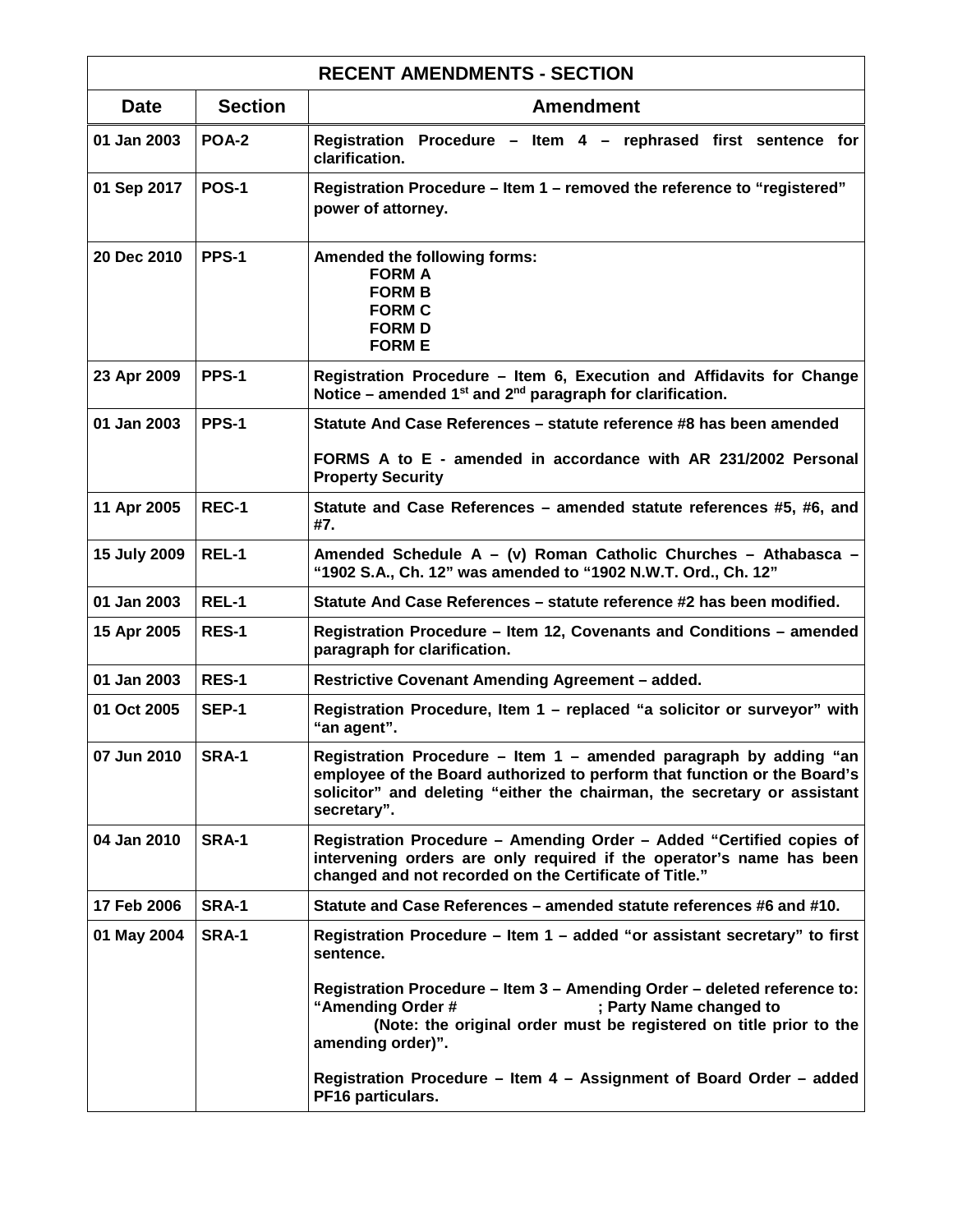| <b>RECENT AMENDMENTS - SECTION</b> |                |                                                                                                                                                                                                                                                                                                 |
|------------------------------------|----------------|-------------------------------------------------------------------------------------------------------------------------------------------------------------------------------------------------------------------------------------------------------------------------------------------------|
| <b>Date</b>                        | <b>Section</b> | <b>Amendment</b>                                                                                                                                                                                                                                                                                |
| 01 Apr 2004                        | <b>SUB-1</b>   | Statutes and Case References - amended reference #20                                                                                                                                                                                                                                            |
| 10 Feb 2010                        | <b>SUR-1</b>   | Registration Procedure - Item 1 - website address has been amended.                                                                                                                                                                                                                             |
| 18 Aug 2009                        | <b>SUR-1</b>   | Registration Procedure - Item 16, updated complete item.                                                                                                                                                                                                                                        |
| 15 Aug 2008                        | <b>SUR-1</b>   | Registration Procedure - Item 1, website address has been amended.                                                                                                                                                                                                                              |
|                                    |                | Registration Procedure - Item 2, Accuracy and Quality - heading now<br>reads "Accuracy, Quality and Text Size"                                                                                                                                                                                  |
|                                    |                | Registration Procedure - Item 2, "The minimum text size should be 2<br>millimetres" has been added to the paragraph.                                                                                                                                                                            |
| 15 Aug 2008                        | <b>SUR-10</b>  | Registration Procedure - Change of SR, MR or MSR Designations, Item 1<br>- has been amended from "Minister of Learning" to "Minister of<br><b>Education or the Minister of Infrastructure"</b>                                                                                                  |
| 24 Feb 2006                        | <b>SUR-2</b>   | Registration Procedure - A. General Requirements - Item 13 updated and<br>amended to clarify when consents are required.                                                                                                                                                                        |
| 16 Oct 2018                        | <b>SUR-4</b>   | Registration Procedure - Changed references from Exclusive Use Areas<br>to Exclusive Possession Areas in Items 8 and 11.                                                                                                                                                                        |
| 08 Mar 2018                        | <b>SUR-4</b>   | Registration Procedure - Item 9 completely re-written for condominium<br>parking stalls.                                                                                                                                                                                                        |
| 24 Jan 2017                        | <b>SUR-4</b>   | Changed Section reference at top of Form B from Section 8 to Section 10.                                                                                                                                                                                                                        |
| 15 Jan 2015                        | <b>SUR-4</b>   | Amendments made to item 4. Unit Numbering.                                                                                                                                                                                                                                                      |
| 15 Jan 2009                        | <b>SUR-4</b>   | Updated: CDE-1 - Form 9, CDE-1 - Form 10, and CDE-1 - Form 11 (forms<br>were actually updated on October 27, 2008 but the update was not noted<br>in Recent Amendments).                                                                                                                        |
| 27 Oct 2008                        | <b>SUR-4</b>   | Forms - Removed Survey Forms 9, 10 and 11                                                                                                                                                                                                                                                       |
|                                    |                | Amended reference from: "Form 9" to "CDE-1 - Form 9"; "Form 10" to<br>"CDE-1 - Form 10": "Form 11" to "CDE-1 - Form 11"                                                                                                                                                                         |
| 15 Aug 2008                        | <b>SUR-4</b>   | Forms – updated Form A                                                                                                                                                                                                                                                                          |
| 22 Feb 2006                        | <b>SUR-4</b>   | Registration Procedure - A. General Requirements - Item 17 has been<br>modified by removing the reference to the sheet number as well as<br>eliminating the date and requirement for the signature of an A.D.<br>Registrar from the information that is to be drafted on a condominium<br>plan. |
|                                    |                | Registration Procedure - B. Re-division of Unit - Item 10 Additional Plan<br>Sheet Information added.                                                                                                                                                                                           |
| 23 Apr 2009                        | <b>SUR-5</b>   | Registration Procedure - Item 9, Plans Affecting Common Property -<br>amended form from SURVEY-FORM 4 to CDE-1 - FORM 4.                                                                                                                                                                        |
| 29 Aug 2007                        | SUR-5          | Registration Procedure – Item 8 - additional paragraph added.                                                                                                                                                                                                                                   |
| 26 Jul 2004                        | <b>SUR-5</b>   | Registration Procedure - Item 8 has been added and the previous 8, 9, 10<br>and 11 are now 9, 10, 11 and 12.                                                                                                                                                                                    |
|                                    |                | Statute And Case References - 5 has been added and the old 5 is now 6.                                                                                                                                                                                                                          |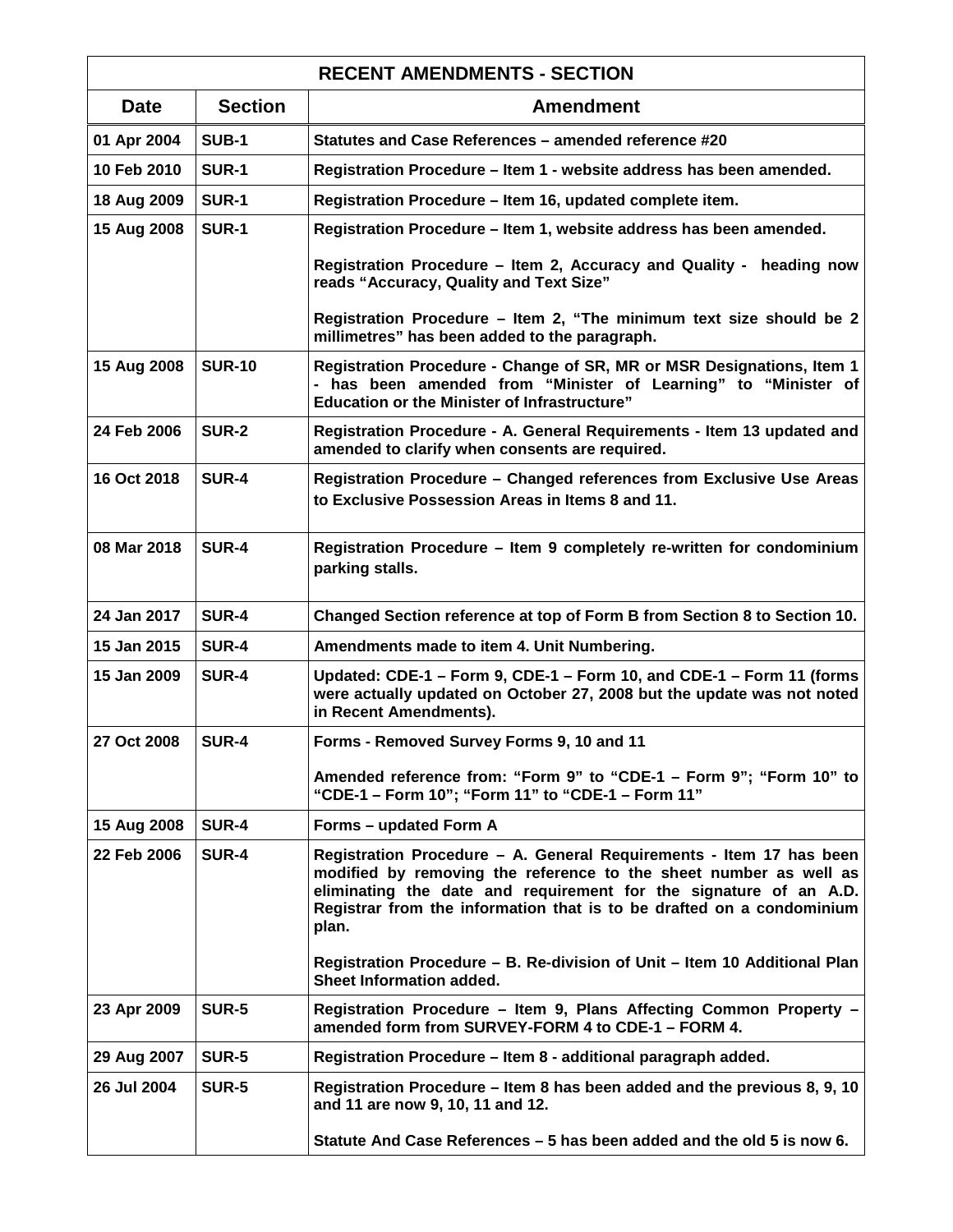| <b>RECENT AMENDMENTS - SECTION</b> |                |                                                                                                                                                                                           |
|------------------------------------|----------------|-------------------------------------------------------------------------------------------------------------------------------------------------------------------------------------------|
| <b>Date</b>                        | <b>Section</b> | <b>Amendment</b>                                                                                                                                                                          |
| 01 Nov 2003                        | SUR-5          | Background - Amended paragraph 2                                                                                                                                                          |
|                                    |                | Registration Procedure - Replaced 7 and amended numbering of 8 - 11.                                                                                                                      |
|                                    |                | Statute and Case References – Amended numbers 2-4 and added number<br>5.                                                                                                                  |
| 01 Aug 2019                        | SUR-6          | Registration Procedure - Added information and procedures regarding<br>dormant right of way plans.                                                                                        |
| 01 Dec 2003                        | SUR-6          | Registration Procedure - Replace item 4 with registered plans within site<br>(subsequent items re-numbered)                                                                               |
| 24 Jan 2017                        | SUR-7          | Item 1 - Changed reference to Navigable Waters Protection Act,<br>R.S.C.1085, c. N-22 to Navigation Protection Act, R.S.C. 1985, c. N-22 -<br>Section 5 of the Navigation Protection Act. |
| 22 Oct 2018                        | SUR-8          | Background – added "or an Alberta land surveyor appointed by the<br>Council of the Alberta Land Surveyors' Association" to paragraph 1.                                                   |
| 15 Jan 2004                        | SUR-8          | <b>Revamp complete section</b>                                                                                                                                                            |
| 24 Apr 2018                        | <b>SUR-11</b>  | Registration Procedure - Paragraphs A. 6 and B. 5 amended to include<br>"Tariff item 12 is charged for each new title issued after the first one".                                        |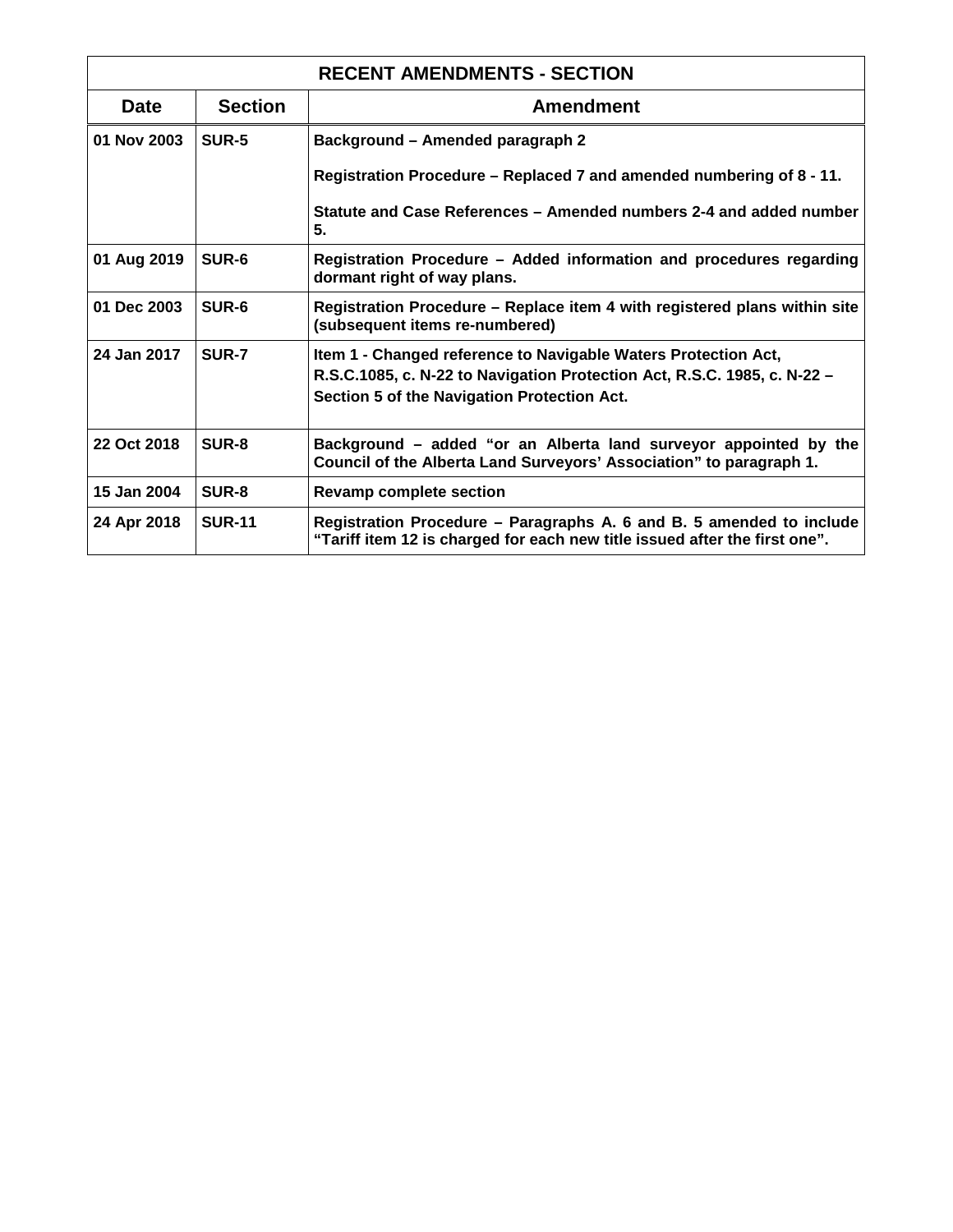| <b>RECENT AMENDMENTS - SECTION</b> |                |                                                                                                                                                                                                          |
|------------------------------------|----------------|----------------------------------------------------------------------------------------------------------------------------------------------------------------------------------------------------------|
| <b>Date</b>                        | <b>Section</b> | <b>Amendment</b>                                                                                                                                                                                         |
| 15 Aug 2008                        | <b>SURVEY</b>  | Forms - updated Survey Form 1 and Survey Form 2                                                                                                                                                          |
| 06 Mar 2006                        | <b>SURVEY</b>  | Survey Form 5 (Certificate of Designated Officer) amended.                                                                                                                                               |
| 15 Jul 2019                        | TAX-7          | <b>New section added</b>                                                                                                                                                                                 |
| 14 May 2009                        | $TAX-3$        | Background - Added ALTA code "(MUNA)" to be used for registration.                                                                                                                                       |
| 27 Sep 2017                        | <b>TEN-1</b>   | Registration Procedure - Item A. 8 - amended to reflect "See ADD-1 for<br>procedures on updating the mailing address for the surviving joint<br>tenant."                                                 |
| 23 May 2014                        | <b>TEN-1</b>   | Background-Insert "A." to the beginning of the current paragraph in<br>Background, then added "B. Wills and Succession Act in its entirety.                                                              |
|                                    |                | Registration Procedure-Insert "A." to the beginning of the current<br>paragraph in Registration Procedure, then added "B. Wills and<br>Succession Act in its entirety.                                   |
|                                    |                | Existing Footnotes 4 and 5 renumbered accordingly to indicate 6 and 7                                                                                                                                    |
|                                    |                | New Footnotes for Section B will become 4, 5, 8, 9, 10, 11 and 12.                                                                                                                                       |
| 09 Mar 2007                        | TEN-1          | Registration Procedure - Item 2 - added: "Other than a funeral director's<br>certificate".                                                                                                               |
| 20 Nov 2008                        | TEN-2          | Re-inserted TEN-2 update from 24 May, 2005                                                                                                                                                               |
| 24 May 2005                        | <b>TEN-2</b>   | Registration Procedure - Item 2, Severing a Joint Tenancy - added new<br>paragraph which explains how the address should be displayed for the<br>owner(s) that have not signed the transfer.             |
| 01 Sep 2017                        | TRA-1          | Registration Procedure - Item 1 - modified to include changes to<br>requirements for documents involving multiple interests in parcels and<br>instruments.                                               |
| 15 Feb 2005                        | TRA-1          | Registration Procedure, Item A 10 - The first sentence has been<br>amended. It now says, "When a person dies testate or intestate"                                                                       |
|                                    |                | Registration Procedure, Item A 10 - the following statement was added at<br>the end of the paragraph "A Court Certified copy of the election can be<br>submitted with the application for transmission." |
|                                    |                | Statute and Case References - amended statute references #12 and #15.                                                                                                                                    |
| 01 Apr 2003                        | <b>TRA-1</b>   | All references to the Surrogate Court have been amended to the Court of<br>Queen's Bench                                                                                                                 |
|                                    |                | Replacement of Personal Representative – clause #3 has been added                                                                                                                                        |
|                                    |                | Statute and Case References – statute reference #15 has been added                                                                                                                                       |
| 01 Jan 2003                        | TRA-1          | Transmission of Registered Ownership - deleted first sentence, as it was<br>a duplicate of the 2 <sup>nd</sup> sentence.                                                                                 |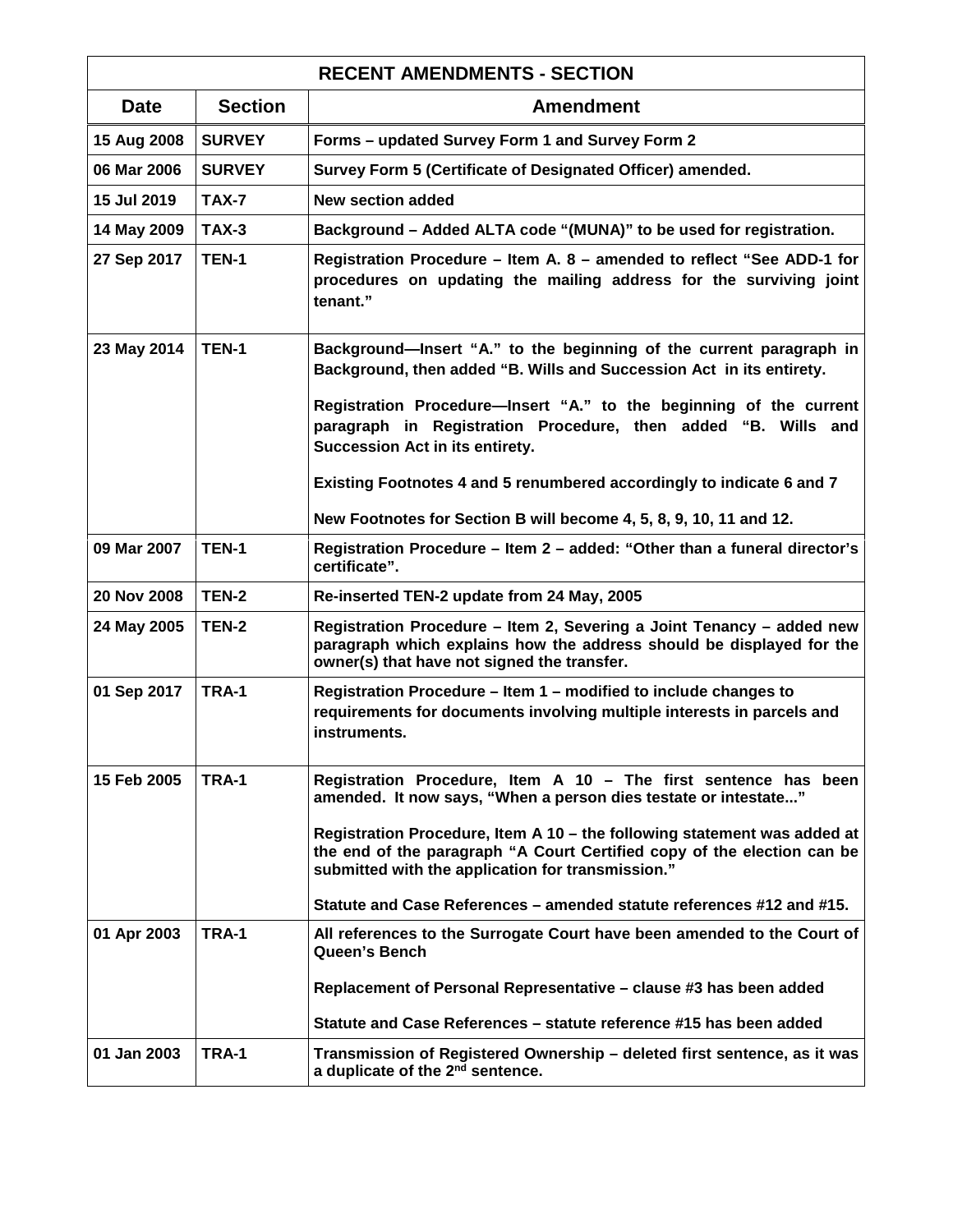| <b>RECENT AMENDMENTS - SECTION</b> |                |                                                                                                                                                                                                                                                                                                               |  |
|------------------------------------|----------------|---------------------------------------------------------------------------------------------------------------------------------------------------------------------------------------------------------------------------------------------------------------------------------------------------------------|--|
| <b>Date</b>                        | <b>Section</b> | <b>Amendment</b>                                                                                                                                                                                                                                                                                              |  |
| 01 Sep 2017                        | TRF-1          | Registration Procedure – Item 3 – paragraph added to include changes to<br>requirements for documents involving multiple interests in parcels and<br>instruments.                                                                                                                                             |  |
|                                    |                | Item 7 - removed the reference to "registered" power of attorney and<br>included information for power of attorney requirements.                                                                                                                                                                              |  |
| 20 Jun 2011                        | TRF-1          | Name and Interest of Transferor - amended paragraph 4 by adding "If the<br>affected title(s) are designated as Reserve, Municipal Reserve, School<br>Reserve, Municipal and School Reserve or Environmental Reserve lands<br>the file must be sent to Surveys for Registration" for clarity.                  |  |
| 05 Nov 2010                        | TRF-1          | Registration Procedure – Item 12 – removed the entire first paragraph,<br>and amended 3rd paragraph (now 2nd paragraph) regarding mineral<br>transfers that are part of the homestead.                                                                                                                        |  |
|                                    |                | Added statute reference #22 and #23 and amended sequence of the<br>following reference numbers.                                                                                                                                                                                                               |  |
|                                    |                | Statute And Case References – added statute references #22 and #23<br>(subsequent items re-numbered).                                                                                                                                                                                                         |  |
| 1 Aug 2008                         | TRF-1          | Registration Procedure - Item 8, Affidavit of Transferee - amended<br>paragraph 6 by adding "The affidavit must indicate that the value of the<br>interest being transferred has not been ascertained and that there are no<br>known minerals of marketable value included in the land being<br>transferred." |  |

| 23 Feb 2007          | $ITRF-1$ | Registration Procedure - Item 12 - the paragraph pertaining to<br>Acquisition of Minerals by a Municipality added.                                                                                                                                                                                                                     |
|----------------------|----------|----------------------------------------------------------------------------------------------------------------------------------------------------------------------------------------------------------------------------------------------------------------------------------------------------------------------------------------|
| 20 June 2005   TRF-1 |          | Registration Procedure - Item 3, Name and Interest of Transferor -<br>paragraph 4 - amended paragraph to reflect that consent from the<br>Minister is required when the land being transferred lies within a school<br>district. This would also include reserve land.                                                                 |
| 24 May 2005          | TRF-1    | Registration Procedure - Item 3, Name and Interest of Transferor -<br>paragraph 4 - deleted "and the land is other than reserve land" in the last<br>paragraph because a letter of approval is required.                                                                                                                               |
| 24 Jan 2005          | TRF-1    | Registration Procedure - Item 12, Transfer of Minerals - added new<br>paragraph which states "A mines and minerals transfer of less than an<br>undivided 1/20 interest is not acceptable for registration.<br>Statute and Case References – updated by adding new #23 and changed<br>all subsequent references accordingly.            |
|                      | TRF-1    | Registration Procedure – Item 13 – Transfer of Estate added (subsequent<br>items re-numbered).<br>20 Nov 08 - was not previously included on Recent Amendments listing                                                                                                                                                                 |
| 01 May 2004          | TRF-1    | Registration Procedure - Item 7 - Execution Requirements - added a<br>NOTE after paragraph 4 which says: "a fiat endorsed on an instrument is<br>not acceptable where a statute sets out a specific requirement for some<br>other Court process to be followed (e.g., the Notice of Motion<br>requirements of s. 10 of the Dower Act). |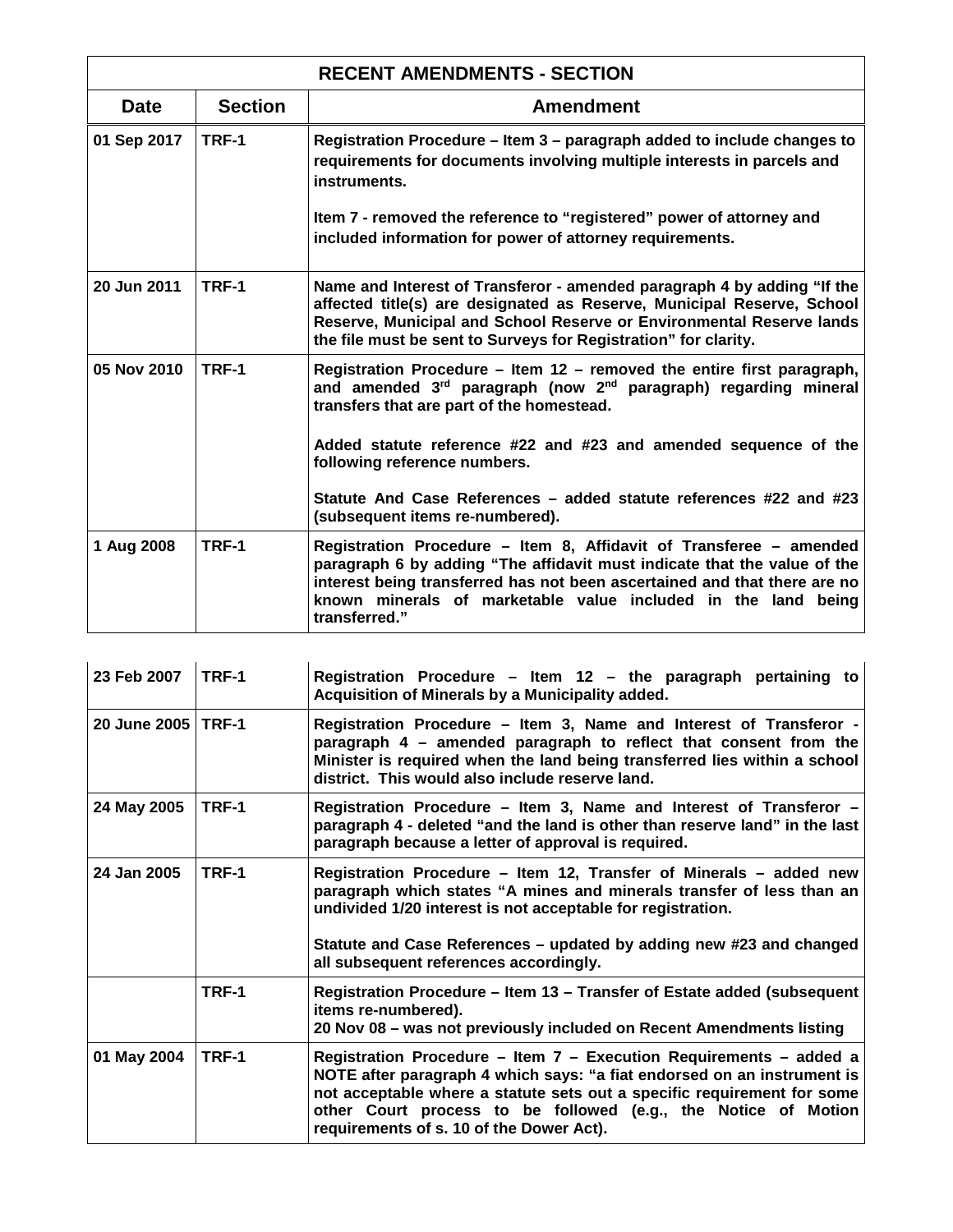| <b>RECENT AMENDMENTS - SECTION</b> |                |                                                                                                                                                                                                                                                                   |  |
|------------------------------------|----------------|-------------------------------------------------------------------------------------------------------------------------------------------------------------------------------------------------------------------------------------------------------------------|--|
| <b>Date</b>                        | <b>Section</b> | <b>Amendment</b>                                                                                                                                                                                                                                                  |  |
| 01 Jan 2003                        | TRF-1          | Statute And Case References - added statute reference #10 and amended<br>sequence of all following reference numbers.                                                                                                                                             |  |
|                                    |                | Statute And Case References - amended previous statute references #21<br>and #22 (now references #22 and #23).                                                                                                                                                    |  |
| 01 Apr 2011                        | <b>UNC-1</b>   | Updated first page to read Page 1 of 2 from Page 1 of 1.                                                                                                                                                                                                          |  |
| 08 Mar 2011                        | <b>UNC-1</b>   | Created a new section for the Unclaimed Personal Property and Vested<br>Property Act as well as any Forms with relation to this new Act.                                                                                                                          |  |
| 01 Jan 2003                        | <b>URW-1</b>   | Legal Description Requirements - Item 6 - added "or Rural Electrification<br>Association" to the end of the sentence.                                                                                                                                             |  |
| 15 Feb 2005                        | WCB-1          | Registration Procedure, Item 2 - added "An electronic signature is<br>acceptable."                                                                                                                                                                                |  |
| 01 Sep 2017                        | WRE-1          | Registration Procedure – Transfer of Land - Item A – removed the<br>reference to "registered" power of attorney.                                                                                                                                                  |  |
| 23 May 2014                        | WRE-1          | Registration Procedure-Name Search Item 2-by adding a paragraph (h)<br>" h) the person requesting the name search is doing so on behalf of the<br>Real Estate Council of Alberta for the purposes of an investigation under<br>section 38 of the Real Estate Act" |  |
|                                    |                | Footnote (15) deleted from the end of 2(g) and footnote (15) added to 2(h)                                                                                                                                                                                        |  |
| 06 Feb 2012                        | WRE-1          | Registration Procedure-amended paragraph Transfer of Land by adding<br>"A certificate of title subject to seizure must have the writ and a caveat re<br>notice of intention to sell under the Civil Enforcement Act (14) registered<br>against it."               |  |
|                                    |                | Added statute reference to #14 s.46(2), Civil Enforcement Regulation                                                                                                                                                                                              |  |
|                                    |                | Existing footnotes 14 and 15 renumbered accordingly to indicate 15 and<br>16                                                                                                                                                                                      |  |
| 29 Aug 2011                        | WRE-1          | Registration Procedures - Lapse of Writ - Added "A notice sent via<br>facsimile is not an acceptable method of service".                                                                                                                                          |  |
| 05 Nov 2010                        | WRE-1          | Discharge of Attachment Orders - replaced entire paragraph so that it<br>included discharge by order.                                                                                                                                                             |  |
| 08 Jun 2010                        | WRE-1          | Discharge of Attachment Order - expanded section to provide clarity.                                                                                                                                                                                              |  |
| 30 Oct 2009                        | WRE-1          | Attachment Orders – added new $2nd$ paragraph for clarification re legal<br>description.                                                                                                                                                                          |  |
|                                    |                | Added statute reference #6 and #7 and amended sequence of the<br>following reference numbers.                                                                                                                                                                     |  |
|                                    |                | Statute And Case References - added statute references #6 and #7<br>(subsequent items re-numbered).                                                                                                                                                               |  |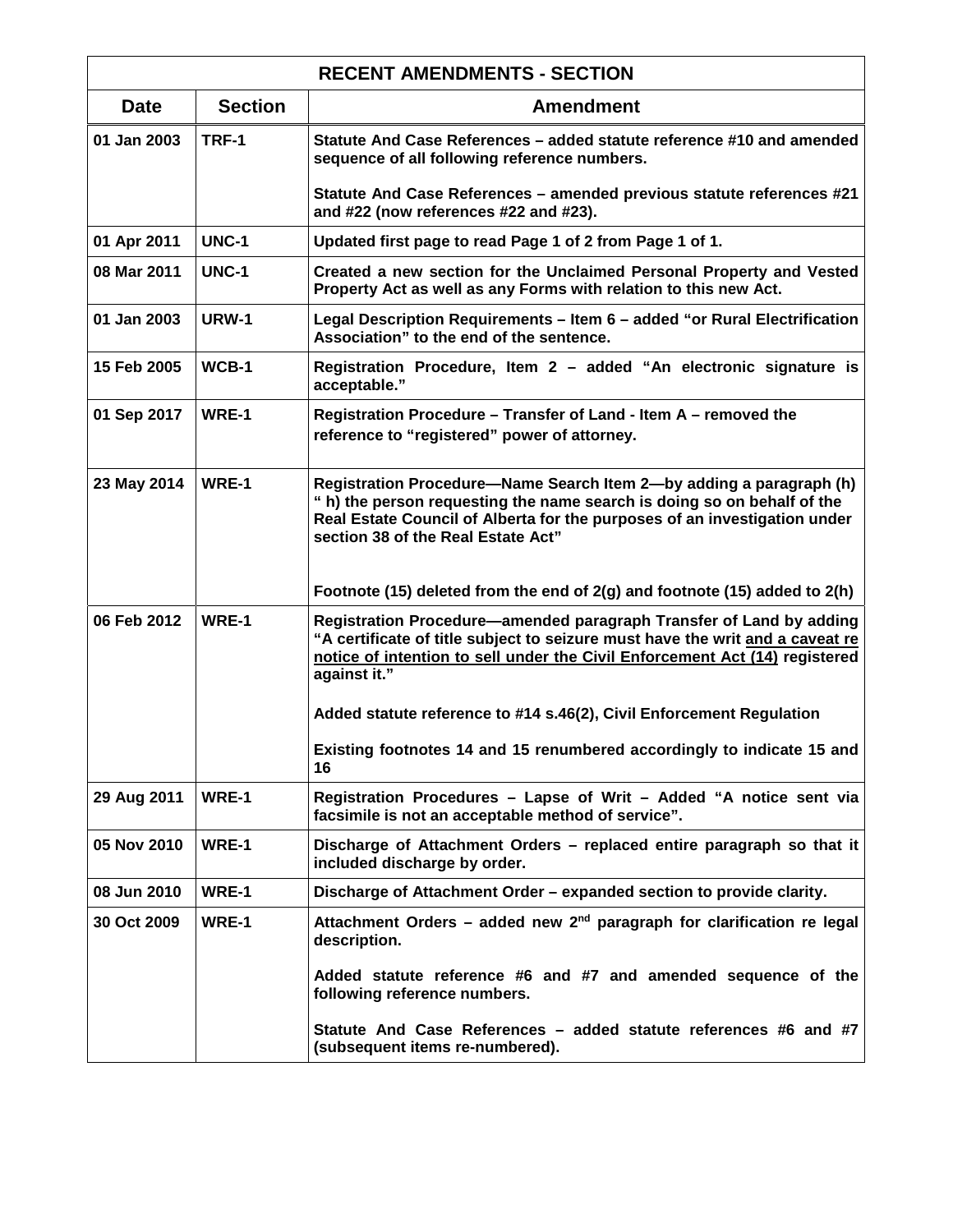| <b>RECENT AMENDMENTS - SECTION</b> |                |                                                                                                                                                                                                                                                                 |
|------------------------------------|----------------|-----------------------------------------------------------------------------------------------------------------------------------------------------------------------------------------------------------------------------------------------------------------|
| <b>Date</b>                        | <b>Section</b> | <b>Amendment</b>                                                                                                                                                                                                                                                |
| 25 May 2009                        | WRE-1          | Examination Procedure - Item 3 - deleted example "(e.g. dower)"                                                                                                                                                                                                 |
|                                    |                | Examination Procedure - Item 4 - one paragraph was made into two.                                                                                                                                                                                               |
|                                    |                | Seizures by a Civil Enforcement Agency - Transfer of Land - amended<br>section 75(1)(d) to section 75(1)(b) in 3 <sup>rd</sup> paragraph.                                                                                                                       |
| 10 Dec 2008                        | WRE-1          | Writs of Enforcement – Registration Procedure – Notice of Change of<br>Solicitors - deleted.                                                                                                                                                                    |
|                                    |                | Writs of Enforcement - Registration Procedure - Lapse of a Writ -<br>amended to reflect policy change.                                                                                                                                                          |
| 15 May 2007                        | WRE-1          | Writs of Enforcement - Registration Procedure - Item 1 - amended for<br>clarification.                                                                                                                                                                          |
| 17 Feb 2006                        | WRE-1          | Registration Procedure - Attachment Orders - Paragraph 2 - added:<br>"Enter the registration number of the attachment order in the effected<br>instrument number field".                                                                                        |
| 20 June 2005   WRE-1               |                | Forms - the "Creditor's Statement of Debtor's Land" form (Form S) has<br>been updated.                                                                                                                                                                          |
| 07 Feb 2005                        | WRE-1          | Name Searches, Item $2$ – added: "(e) the person requesting the name<br>search is authorized or otherwise entitled pursuant to an order of a court<br>to have the name search conducted;" and changed all subsequent<br>clauses accordingly.                    |
|                                    |                | Name Searches, Item 10 - deleted paragraph (ii). Land Titles no longer<br>provides "title" searches.                                                                                                                                                            |
|                                    |                | Name Searches, Item 10 - deleted second paragraph as it references<br>"title" searches.                                                                                                                                                                         |
|                                    |                | Forms – updated both the Application For Name Search form and<br>Form A                                                                                                                                                                                         |
| 15 Jun 2004                        | WRE-1          | Attachment Orders - the endorsement on title has been amended. There<br>is now an endorsement for: 1) Attachment Orders that restrict dealings;<br>2) Attachment Orders that do not restrict dealings; and 3) Attachment<br>Orders that extend the expiry date. |
|                                    |                | Attachment Orders - the last paragraph has moved. It now appears under<br>Registration Procedure (A writ of enforcement issued in respect of).                                                                                                                  |
|                                    |                | Attachment Orders, Registration Procedure - section 20 of the Civil<br>Enforcement Act has been amended to read section 23.                                                                                                                                     |
|                                    |                | Attachment Orders, Registration Procedure - item c) has been amended.<br>It now reads, "Require an Affidavit from the creditor/claimant or their<br>solicitor that the attachment order has not expired."                                                       |
|                                    |                | Statutes and Case References – amended reference #7.                                                                                                                                                                                                            |
| 15 Apr 2004                        | WRE-1          | Statutes and Case References – amended reference #1                                                                                                                                                                                                             |